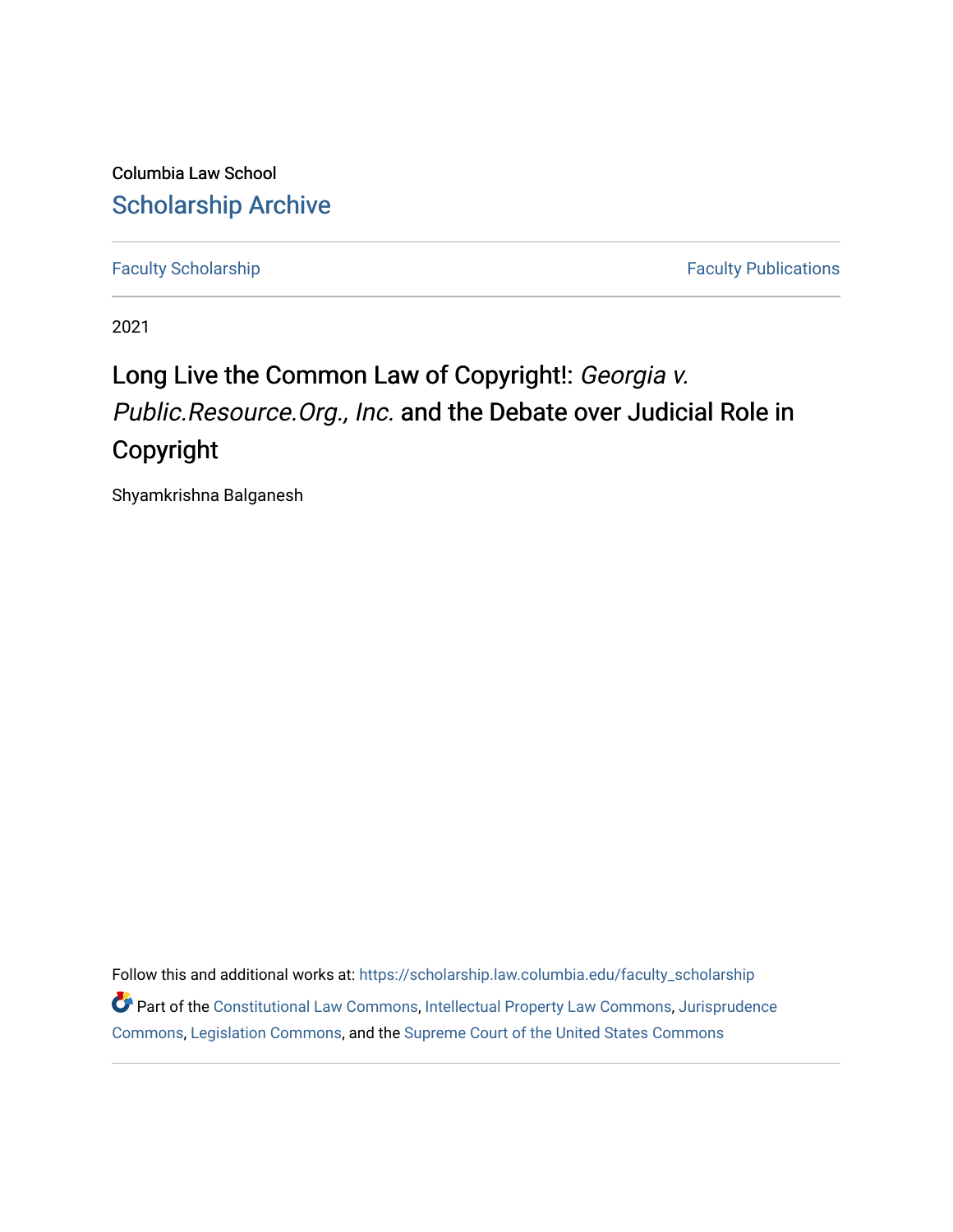j

### **VOL. 121 JANUARY 18, 2021 PAGES 1–22**

## LONG LIVE THE COMMON LAW OF COPYRIGHT!: *GEORGIA V. PUBLIC.RESOURCE.ORG, INC.* AND THE DEBATE OVER JUDICIAL ROLE IN COPYRIGHT

*Shyamkrishna Balganesh*\*

*In* Georgia v. Public.Resource.Org, Inc.*, the Supreme Court resurrected a nineteenth-century copyright doctrine—the government edicts doctrine—and applied it to statutory annotations prepared by a legislative agency. While the substance of the decision has serious implications for due process and the rule of law, the Court's treatment of the doctrine recognized an invigorated role for courts in the development of copyright law through the use of principled reasoning. In expounding the doctrine, the Court announced a vision for the judicial role in copyright adjudication that is at odds with the dominant approach under the Copyright Act of 1976, which sees courts as limited to interpreting and deferring to the text of the statute. This Piece unpacks the longstanding debate about judicial role in copyright that manifested itself rather vividly*  in the majority and dissenting opinions in the case. In the process, it *shows how Chief Justice Roberts's opinion for the Court consciously unraveled a delicate—but undesirable—institutional balance that has come to be accepted within the world of copyright law, and imagines the consequences that it might have for the future of copyright adjudication and lawmaking.* 

#### **INTRODUCTION**

In its much-anticipated decision in *Georgia v. Public.Resource.Org*, *Inc. (PRO)*, a 5-4 majority of the Supreme Court reaffirmed the modern significance of copyright's ancient "government edicts" doctrine, which denies copyright protection to official texts created under the authority of law.1 In identifying the animating principle underlying the doctrine as the

<sup>\*</sup> Professor of Law, Columbia Law School. Many thanks to Mitch Berman, Jane Ginsburg, Peter Menell, Gideon Parchomovsky, Christopher Yoo, and participants at a Penn Law Faculty Ad Hoc Workshop for helpful comments and suggestions. Tiffany Keung provided excellent research assistance.

 <sup>1. 140</sup> S. Ct. 1498, 1503–04 (2020). Even prior to oral argument, the case received a significant amount of press coverage and publicity, in recognition of the substantive issue at stake. See, e.g., Editorial, The Law©?, N.Y. Times (June 25, 2019), https://www.nytimes.com /2019/06/25/opinion/copyright-law.html (on file with the *Columbia Law Review*); Adina Solomon, Can States Copyright Annotations to Their Own Laws?, U.S. News & World Rep.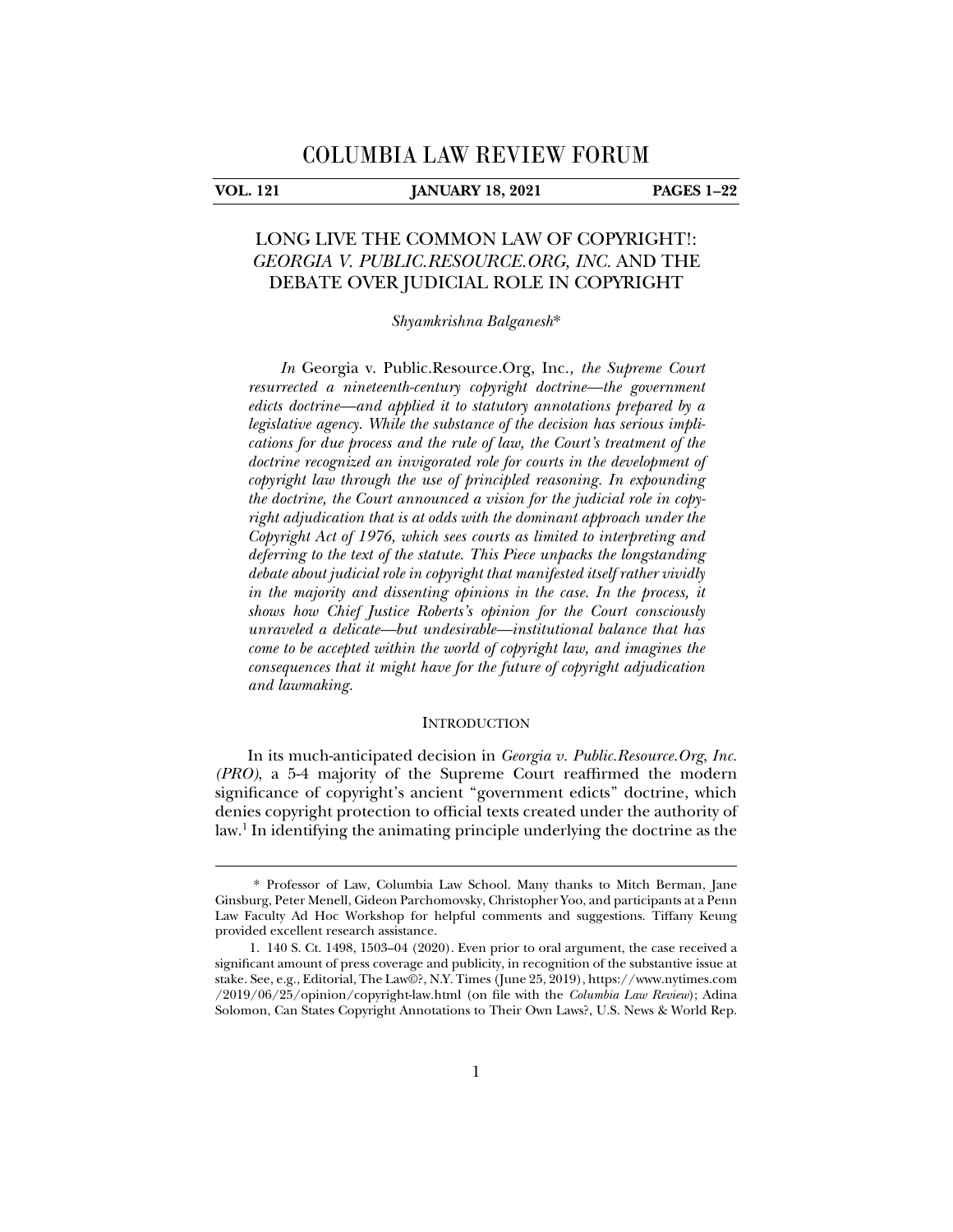idea that "no one can own the law" as its author,<sup>2</sup> the Court proceeded to apply the doctrine to the annotations in the official Code of Georgia on the logic that they were prepared by an agency that was an arm of the legislature and thus executing its legislative duties.<sup>3</sup>

The outcome in the case undoubtedly represents a major victory for advocates of public access to laws, who see in such access a basic commitment to democratic ideals and the rule of law. All the same, the decision is worthy of close attention not just because of its significance for the public availability of laws. As this Piece argues, the Court's decision represents something of a crucial turning point in the complex structure of copyright lawmaking and adjudication.

In holding that the government edicts doctrine fully applied to the annotations involved, the Court validated a rule that had been created, developed, and extended entirely by nineteenth-century courts in parallel with the basic statutory framework of copyright law. The doctrine is thus unequivocally a common law doctrine, in the sense of originating and remaining outside the terms of the statute.<sup>4</sup> Yet unlike other copyright doctrines of common law vintage that the Court has weighed in on,<sup>5</sup> the government edicts doctrine has remained wholly *untouched* by the statute, expressly and implicitly, thereby rendering itself immune to the complexities (and contradictions) of the statute's policy objectives. This has in turn required courts to expound a foundation for the continuing legitimacy of the doctrine rooted entirely in copyright's first principles, without recourse to an actual or imputed legislative intent. And therein lies the central structural contribution of the majority opinion in *PRO*: reaffirming a role for courts in developing copyright rules incrementally, despite the dominance of the statute.

Indeed, it is this attribute of the government edicts doctrine and its evolution that explains the peculiar alliances and divisions that characterized the Court's opinions in the case.<sup>6</sup> Both the majority opinion as well as

<sup>(</sup>Aug. 22, 2019), https://www.usnews.com/news/best-states/articles/2019-08-22/can-states -copyright-annotations-to-their-own-laws (on file with the *Columbia Law Review*).

 <sup>2.</sup> *PRO*, 140 S. Ct. at 1507.

 <sup>3.</sup> Id. at 1508–09.

 <sup>4.</sup> The doctrine finds no mention in the text of the current statute, or indeed in the legislative history accompanying the enactment of the 1976 Act. 17 U.S.C. §§ 101–122 (2018); H.R. Rep. No. 94-1476 (1976).

 <sup>5.</sup> Examples of such common law doctrines that find implicit recognition in the statute include the fair use doctrine and indirect infringement. The former is codified in Section 107, and the latter implicitly recognized in Section 106. 17 U.S.C. §§ 106–107.

 <sup>6.</sup> The majority opinion authored by Chief Justice Roberts was joined by Justices Sotomayor, Kagan, Gorsuch, and Kavanaugh, and the principal dissent authored by Justice Thomas was joined by Justices Alito and Breyer. *PRO*, 140 S. Ct. at 1503. Justice Breyer did not sign on to Part II-A of the principal dissent, the portion of the dissent dealing directly with judicial role. Id. at 1513 (Thomas, J., dissenting). Perhaps this might explain why Justice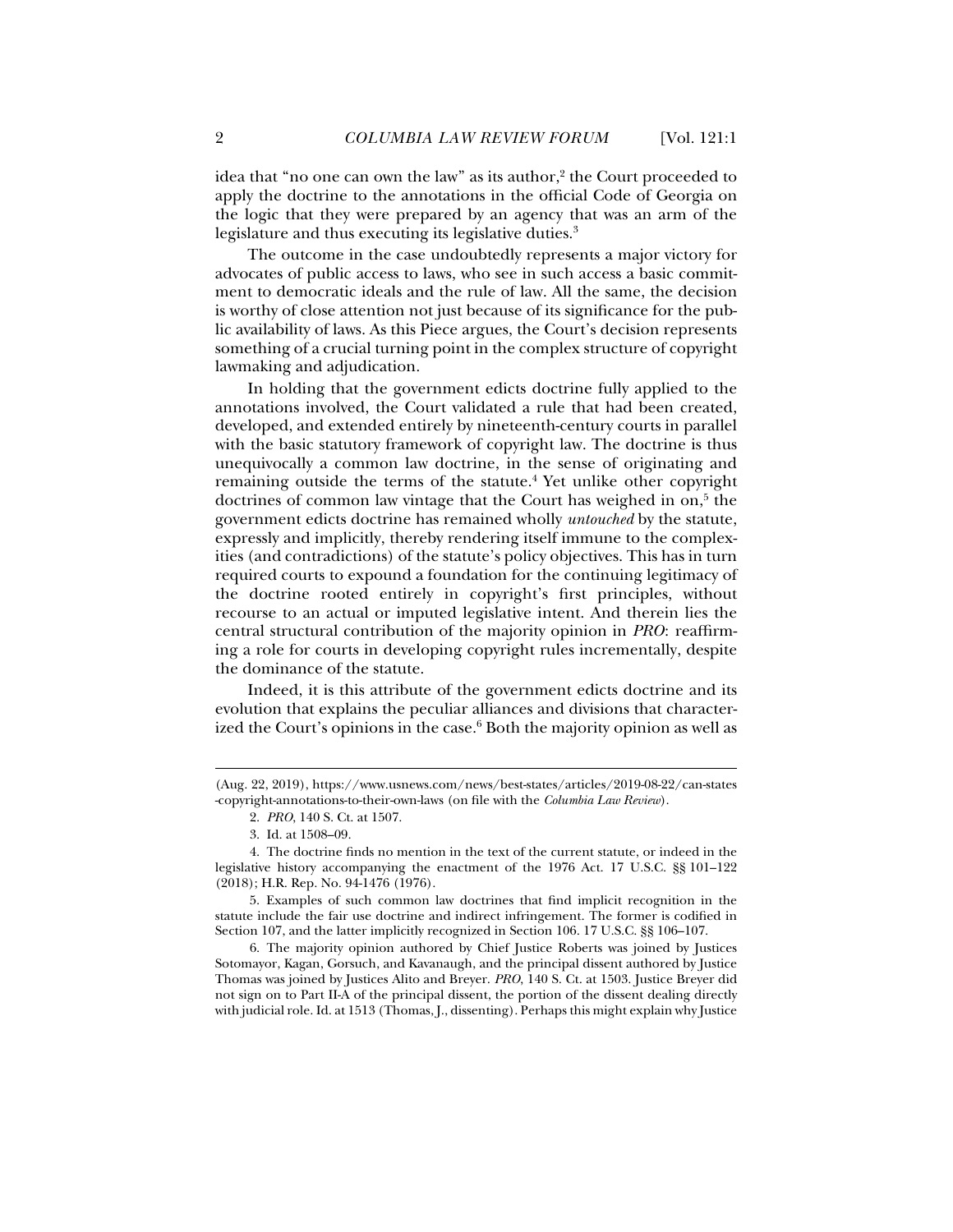the principal dissent were each joined by a combination of conservative textualists and liberal purposivists that cut across traditional political lines.7 Indeed, as has since come to be revealed, one or more Justices switched their votes on the case after the opinions were circulated.<sup>8</sup> Neither political ideology nor interpretive methodology can account for the alliances, which are instead best explained by divergent visions of judgemade law in the copyright system.

To the Justices in the minority (led by Justice Thomas), validating the government edicts doctrine was a dangerous undertaking insofar as it risked undermining the ideal of legislative supremacy in copyright law and thereby recasting the "judicial role."9 In this view, courts have a purely interpretive role in the copyright system, lest they introduce "noxious weeds" into the statutory scheme by extrapolating from precedent to develop common law rules for copyright.<sup>10</sup> Extreme as it may seem, this view has dominated modern copyright thinking in the United States for some time now.11 On the other hand, the majority saw its validation of the doctrine as altogether unproblematic, and a mere reaffirmation of what courts—reasoning from precedent—have always done, within copyright and beyond.<sup>12</sup> In this vision, which the majority portrays with some degree of sanguinity as utterly conventional within copyright law, precedent forms a powerful nonstatutory constraint on courts when accompanied by a discernible rationale.<sup>13</sup>

 8. See Joan Biskupic, Behind Closed Doors During One of John Roberts' Most Surprising Years on the Supreme Court, CNN (July 27, 2020), https://www.cnn.com/2020/ 07/27/politics/john-roberts-supreme-court-liberals-daca-second-amendment/index.html [https://perma.cc/EVV4-CBNU] (describing how Chief Justice Roberts was able to convert his initially dissenting opinion into the majority in the case).

9. *PRO*, 140 S. Ct. at 1515 (Thomas, J., dissenting).

10. Id.

j

 11. See, e.g., Star Athletica, L.L.C. v. Varsity Brands, Inc., 137 S. Ct. 1002, 1010 (2017) ("We thus begin and end our inquiry with the text . . . ."). For an overview from a prominent federal judge, lamenting the mistrust of courts that is implicit in the working of the current copyright system, see Pierre N. Leval, An Assembly of Idiots?, 34 Conn. L. Rev. 1049, 1056 (2001).

13. Id. at 1510.

Breyer also signed Justice Ginsburg's substantive dissent. Id. at 1522 (Ginsburg, J., dissenting).

 <sup>7.</sup> The only exception to this is Justice Ginsburg, who chose not to join Justice Thomas's dissent, but instead authored a separate dissent in the case limiting herself to a different interpretation of the government edicts doctrine. Id. at 1522–24. Notably, this dissent was joined by Justice Breyer, who has been on opposite sides from Justice Ginsburg on several significant copyright issues to come before the Court. See, e.g., Kirtsaeng v. John Wiley & Sons, Inc., 568 U.S. 519, 523–54 (2013) (Breyer, J.); id. at 557–87 (Ginsburg, J., dissenting); Golan v. Holder, 565 U.S. 302, 306–36 (2012) (Ginsburg, J.); id. at 344–67 (Breyer, J., dissenting); Eldred v. Ashcroft, 537 U.S. 186, 192–222 (2003) (Ginsburg, J.); id. at 242–67 (Breyer, J., dissenting).

 <sup>12.</sup> See *PRO*, 140 S. Ct. at 1507–08.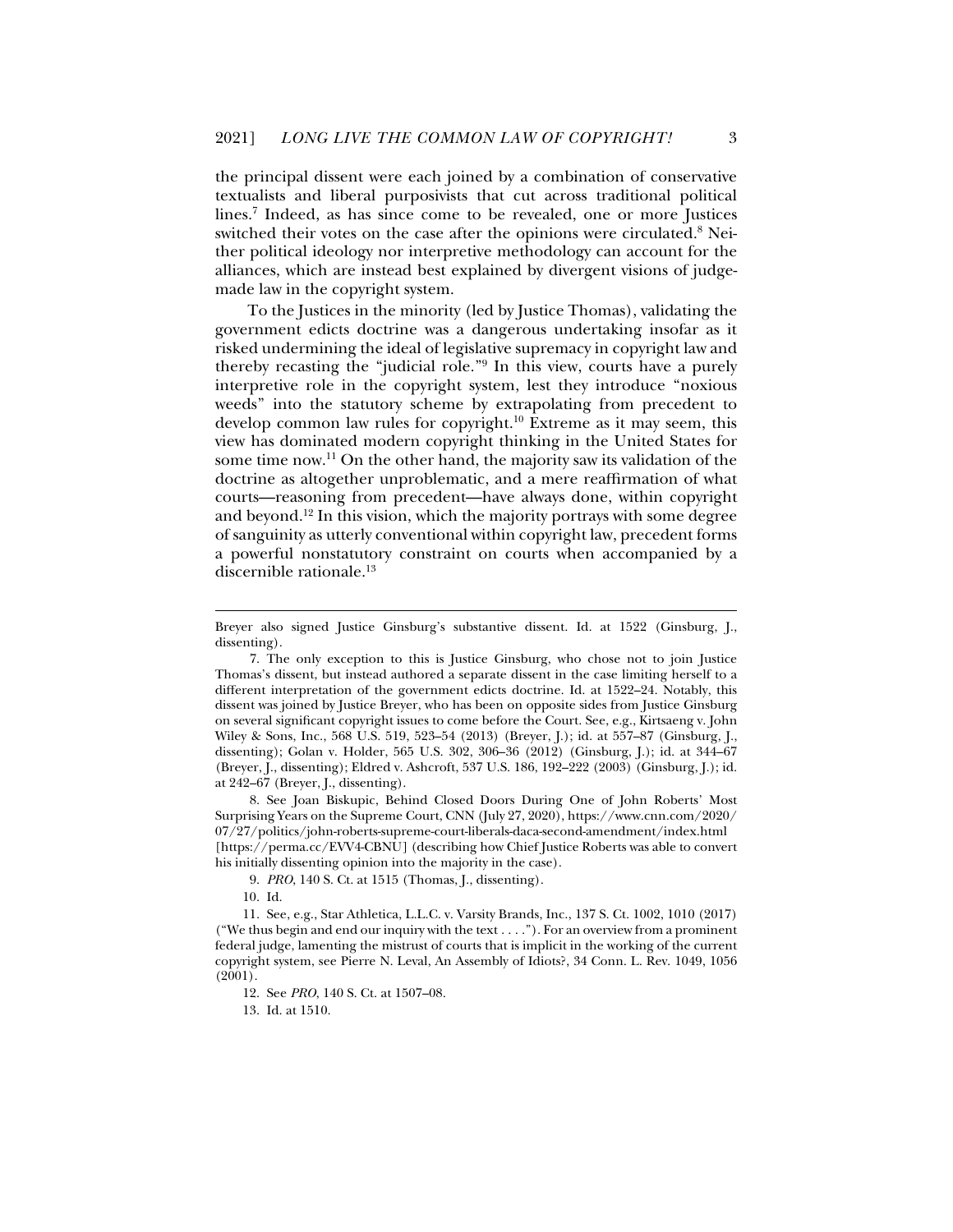Recognizing the legitimacy of an extratextual body of copyright law that is governed by a set of foundational principles has implications that extend well beyond government edicts. It opens up the possibility of greater judicial involvement in crafting the rules of copyright and focuses courts' attention on the identification and elaboration of copyright principles toward this end. The conflict between principle and policy in American copyright thinking has long been a contentious one; it is currently in a state of détente that favors the latter.<sup>14</sup> Chief Justice Roberts's majority opinion in *PRO*—and its direct response to the  $dissent<sup>15</sup>$ —seems to portend the possibility of this balance ending and courts doing more than just interpreting the text of the statute. This Piece attempts to unpack and imagine these possibilities.

Part I provides an overview of the substance underlying the majority opinion in *PRO*, describing the doctrinal issues involved. Part II shows how the substantive reasoning of the Court only partially captures the broader issue that the Justices disagreed on, namely, the appropriate judicial role in copyright cases. The government edicts doctrine became a perfect vehicle for this debate, which engaged the balance between legislative policy and principle-based reasoning within the copyright system. Part III then imagines what a new institutional equilibrium—seemingly endorsed by the majority—might look like within copyright thinking.

#### I. THE OBVIOUS PART OF *PRO*

At issue in *PRO* was the copyrightability of the annotations contained in the Official Code of Georgia Annotated (OCGA). Despite containing annotations, the OCGA is Georgia's official code and produced under the authority of the state.16 It contains the official text of the Georgia code, which has the force of law, as well as annotations of a nonbinding nature including "summaries of judicial decisions applying a given provision, summaries of any pertinent opinions of the state attorney general, and a list of related law review articles and similar reference materials."17

While these annotations do not carry the force of law on their own, they are produced through a somewhat unique process. The annotations are produced by a branch of the state legislature, designated as the Code

17. Id.

 <sup>14.</sup> See generally Shyamkrishna Balganesh, Copyright as Legal Process: The Transformation of American Copyright Law, 168 U. Pa. L. Rev. 1101 (2020) (tracking the development of U.S. copyright law and arguing that the modern regime is best conceived of as a legal process).

 <sup>15.</sup> See *PRO*, 140 S. Ct. at 1512 n.4 (responding to the dissent's comments on the judicial role).

 <sup>16.</sup> Id. at 1504.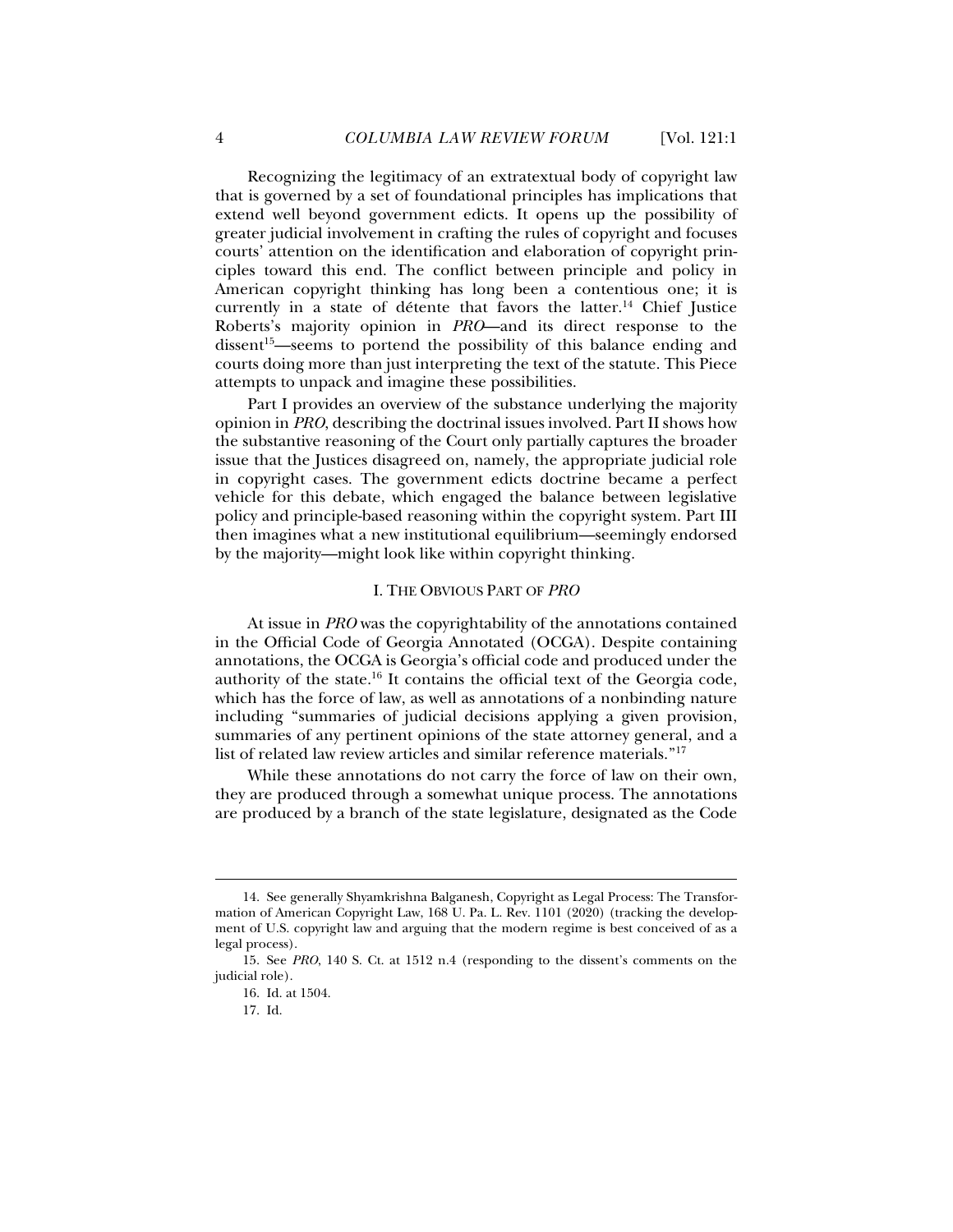Revision Commission (CRC), and empowered under the state's constitution.18 The CRC in turn delegates the production of the individual annotations to a private entity—LexisNexis—under a "work made for hire" arrangement, which gives the CRC both authorship and ownership of the annotations.19 The CRC supervises the specifics of the production of the annotations, which it then approves and presents to the state legislature.20 Each year, the legislature in turn votes in a legislative session to "merge" the annotations with the actual provisions of the code to produce the OCGA.21 Perhaps most importantly, the OCGA is the *only* official code of the state—i.e., there is no unannotated official code.22

PRO, the defendant in the case, is a nonprofit organization committed to ensuring the public availability of all laws and government materials.23 In pursuance of its goals, PRO posted a complete version of the OCGA on its website for the public to access and download freely, and it did so without obtaining permission from Georgia.24 In the first instance, the district court found for the plaintiff, concluding that the OCGA was indeed copyrightable.<sup>25</sup> The Eleventh Circuit Court of Appeals reversed, applying a somewhat convoluted theory of authorship by the people, which it read into the government edicts doctrine.<sup>26</sup> The Court then granted certiorari, which both parties had favored in the interest of greater clarity.27

The government edicts doctrine, which was at the heart of the case, is itself a creation of the Court dating back to the late-nineteenth century. In three cases from that period, the Court had framed, developed, and applied the doctrine, without ever visiting or mentioning it again in the 130 years since. In accepting the case, the Court was therefore agreeing to revisit and interpret its own jurisprudence from that era.

The first of these cases was pre–Civil War: *Wheaton v. Peters*. 28 The case is famous among copyright scholars for having concluded that there was no independent common law copyright in the United States for published

j

 26. See Code Revision Comm'n ex rel. Gen. Assembly of Ga. v. Public.Resource.Org, Inc., 906 F.3d 1229, 1254–55 (11th Cir. 2018).

 27. Georgia v. Public.Resource.Org, Inc., 139 S. Ct. 2746 (2019) (granting certiorari). 28. 33 U.S. (8 Pet.) 591 (1834).

 <sup>18.</sup> Id.; see also Ga. Code Ann. § 28-9-2 (2020) (setting up the CRC and empowering it with distinct functions relating to the production of the OCGA).

 <sup>19.</sup> *PRO*, 140 S. Ct. at 1505; see also 17 U.S.C. § 101 (2018) (definition of a "work made for hire"); id. § 201(b) (determining authorship and ownership of a work made for hire).

 <sup>20.</sup> See Ga. Code Ann. § 28-9-5; *PRO*, 140 S. Ct. at 1505–06.

 <sup>21.</sup> Ga. Code Ann. § 1-1-1.

<sup>22.</sup> Id.

 <sup>23.</sup> *PRO*, 140 S. Ct. at 1505.

 <sup>24.</sup> Id.

 <sup>25.</sup> See Code Revision Comm'n v. Public.Resource.Org, Inc., 244 F. Supp. 3d 1350, 1356 (N.D. Ga. 2017).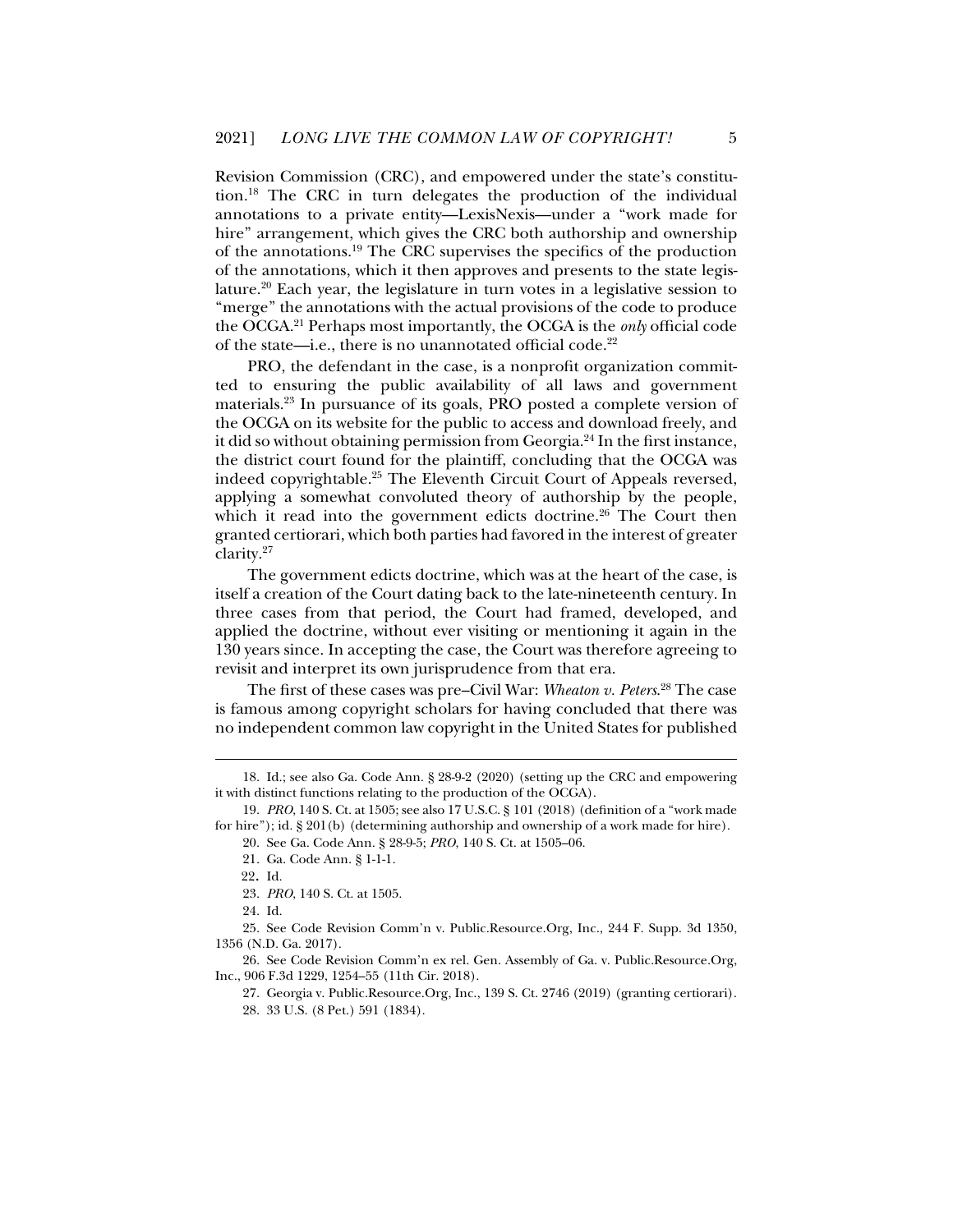works after the enactment of the 1790 Copyright Act.<sup>29</sup> All the same, since the case involved a dispute between two of the Court's own officially appointed reporters, the opinion concluded with the categorical observation that "no reporter has or can have any copyright in the written opinions delivered by this court; and that the judges thereof cannot confer on any reporter any such right."30

This somewhat cryptic observation in *Wheaton* became the subject of two subsequent Court decisions—both from the year 1888 and authored by the same judge, Justice Samuel Blatchford. A lesser-known Supreme Court Justice from New York, Blatchford had been a prominent private attorney before being elevated to the bench.<sup>31</sup> During that time, however, he also served as the official court reporter for federal courts in New York and up until 1888 maintained and published an independent report of Second Circuit decisions.<sup>32</sup> In this latter capacity, he was therefore intimately familiar with the practices of court reporters, which formed the basis of the two 1888 decisions that he authored.

In *Banks v. Manchester*, the first of these decisions, the Court considered the copyrightability of reports prepared by the court reporter to the Supreme Court of Ohio, who had been appointed under an Ohio statute and mandated to "secure a copyright" in the published reports by the terms of the statute.<sup>33</sup> In holding that no part of the report was copyrightable, the Court relied on *Wheaton* to conclude:

The question is one of public policy, and there has always been a judicial *consensus* . . . that no copyright could under the statutes passed by Congress, be secured in the products of the labor done by judicial officers in the discharge of their judicial duties. The whole work done by the judges constitutes the authentic exposition and interpretation of the law, which, binding every citizen,

 32. Hector T. Fenton, Mr. Justice Blatchford. In Memoriam., 41 Am. L. Reg. 882, 882– 83 (1893).

33. 128 U.S. 244, 245–47 (1888).

 <sup>29.</sup> See, e.g., Howard B. Abrams, The Historic Foundation of American Copyright Law: Exploding the Myth of Common Law Copyright, 29 Wayne L. Rev. 1119, 1178 (1983) ("*Wheaton v. Peters* . . . established that copyright in the United States is strictly a statutory creation, without foundation in common law."); Craig Joyce, A Curious Chapter in the History of Judicature: *Wheaton v. Peters* and the Rest of the Story (of Copyright in the New Republic), 42 Hous. L. Rev. 325, 388 (2005) ("We know from the dissents in *Wheaton* that the question of the existence of copyright in Wheaton's *Reports* was decided negatively by a 4-2 vote.").

 <sup>30.</sup> *Wheaton*, 33 U.S. (8 Pet.) at 668.

 <sup>31.</sup> See A. Oakey Hall, Justice Samuel Blatchford, 5 Green Bag 489, 489 (1893). Blatchford went on to become managing partner of the firm founded by his father—Seward & Blatchford—which would go on to be called Cravath, Swaine & Moore LLP. Id.; Our Story, Cravath, Swaine & Moore, LLP, https://www.cravath.com/our-story/index.html [https:// perma.cc/4HMS-MVMY] (last visited Oct. 31, 2020) (referring to the original founders as Blatchford and Seward).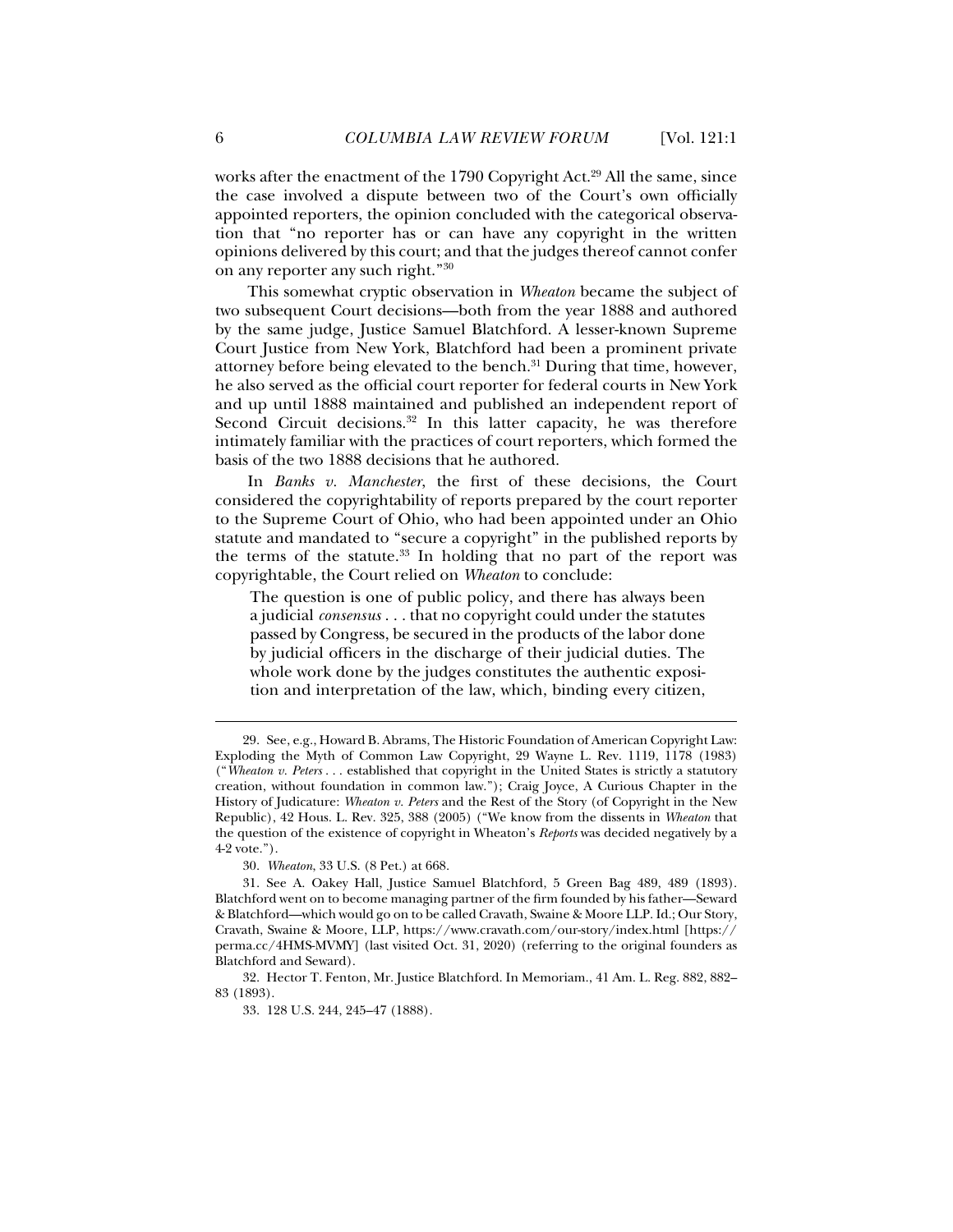is free for publication to all, whether it is a declaration of unwritten law, or an interpretation of a constitution or a statute. $34$ 

In Ohio at the time, the judge writing the opinion was also responsible for preparing the headnote, syllabus, and statement of the case, all of which were thus regarded as uncopyrightable, being the product of judicial officers discharging their judicial function.35

The second of the two decisions, *Callaghan v. Myers*, was handed down by the Court a mere two weeks after *Banks*. 36 While it presented the Court with a similar set of facts as in *Banks*, the state statute at issue was from Illinois.37 Illinois, unlike Ohio, had the court reporter prepare all parts of the report other than the opinion itself.<sup>38</sup> This made a difference to Justice Blatchford, who seized on the idea of the report being the "intellectual labor" of the reporter—and not the judge—to exempt it from the prohibition formulated in *Wheaton* and *Banks*. 39

*Wheaton*, *Banks*, and *Callaghan* were all clear in their formulation of the rule; yet, they all individually and collectively failed to articulate a clear rationale for it. And while lower courts subsequently extended the rule to newer contexts—such as statutes and municipal codes<sup>40</sup>—they struggled to trace the logic of the prohibition back to this trilogy of cases, lacking a basis on which to thread them all together other than an amorphous (and heavily contested) idea of public policy. It thus fell to the Court in *PRO* to rationalize the rule in applying it to the OCGA, which formed the substance of the Court's opinion.

In his opinion for the majority in *PRO*, Chief Justice Roberts found it altogether unproblematic to extend the logic of these cases from judges to legislative bodies "vested with the authority to make law."41 Much as judges were seen as uncontroversial lawmakers in the nineteenth century's vision of the law, which formed the basis for the trilogy of cases, legislative bodies are today seen as vested with lawmaking authority.42 Applying the rule developed in those cases—i.e., the government edicts doctrine—to

j

 40. See, e.g., Am. Soc'y for Testing & Materials v. Public.Resource.Org, Inc., 896 F.3d 437, 440–41 (D.C. Cir. 2018) (applying it to local technical standards); Veeck v. S. Bldg. Code Cong. Int'l, Inc., 293 F.3d 791, 793 (5th Cir. 2002) (en banc) (applying it to local municipal codes); Bldg. Offs. & Code Adm'rs v. Code Tech., Inc., 628 F.2d 730, 735 (1st Cir. 1980) (applying it to the local building codes); Howell v. Miller, 91 F. 129, 138 (6th Cir. 1898) (extending it to state statutes).

41. *PRO*, 140 S. Ct. 1498, 1504 (2020).

 42. See, e.g., Roscoe Pound, Common Law and Legislation, 21 Harv. L. Rev. 383, 406– 07 (1908) (providing an account of this mindset).

 <sup>34.</sup> Id. at 253.

 <sup>35.</sup> Id.

 <sup>36. 128</sup> U.S. 617 (1888).

 <sup>37.</sup> See id. at 619–20.

 <sup>38.</sup> Id. at 645.

 <sup>39.</sup> See id. at 647.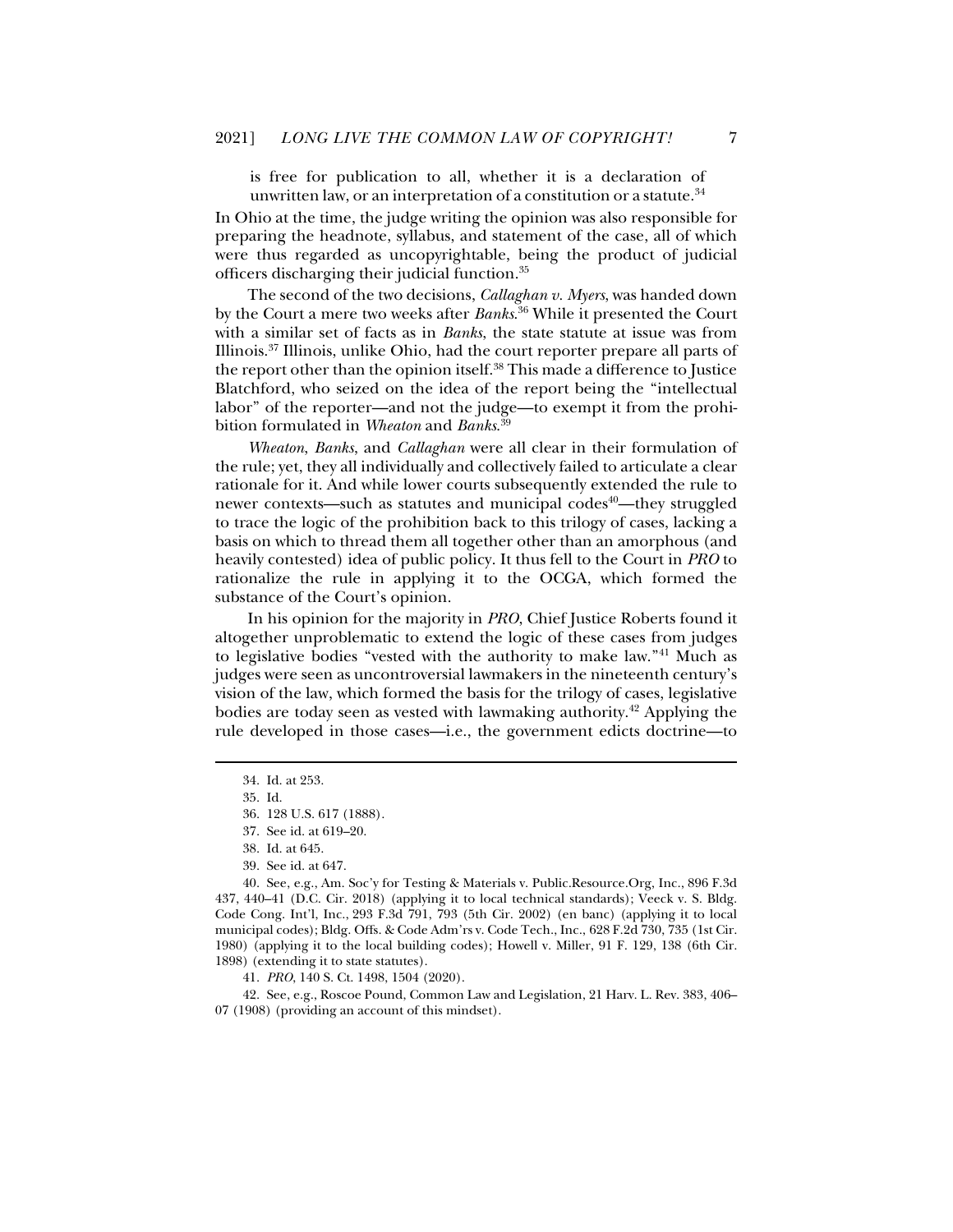the facts at hand then became relatively straightforward: Since the annotations at issue were authored by a body that was an arm of the legislature in the exercise of its legislative functions, they were rendered uncopyrightable under the government edicts doctrine as formulated in the nineteenth-century trilogy of cases.<sup>43</sup>

To arrive at this conclusion, the majority opinion examined the unique structure of the CRC, its sources of funding, its connection to the Georgia legislature, and the nature of its statutory duties—all of which it found to support the holding that it was an "adjunct" to the state legislature.44 The Court's holding, Chief Justice Roberts argued, would now offer a "clear path forward" for applications of the government edicts doctrine to statutes and statute-like texts created under the authority of the law.45

As a substantive matter, the majority opinion certainly resolved any ambiguity about the applicability of the government edicts doctrine, effectively adopting an approach that rendered the doctrine applicable whenever a government agency vested with lawmaking authority exercised its power, regardless of the precise nature of the text that it was producing. For public access advocates, the outcome was a major victory, especially given that Georgia's practice of publishing an official annotated code as the sole official code for the state had been adopted by numerous other states.<sup>46</sup> All the same, the Court's account of how its substantive holding fit within the overall landscape of copyright's institutional framework, and the delicate balances and settlements that have come to be taken for granted therein, was anything but a clear path forward.

#### II. THE NOT-SO-OBVIOUS DEBATE OVER JUDICIAL ROLE

#### A. *The Standoff*

j

Chief Justice Roberts's majority opinion was premised on an extension of the government edicts doctrine as developed in the trio of nineteenth-century cases, in the belief that the "same logic" from those cases carried over to statutory annotations.47 While it thus relied on a form of analogical reasoning, the precise content of that *logic* was anything but

47. *PRO*, 140 S. Ct. at 1504.

 <sup>43.</sup> *PRO*, 140 S. Ct. at 1504.

 <sup>44.</sup> Id. at 1508–09.

 <sup>45.</sup> Id. at 1513.

 <sup>46.</sup> Brief of the States of Arkansas, Alabama, Idaho, Kansas, Mississippi, South Carolina, South Dakota & Tennessee as Amici Curiae in Support of Petitioners at 14–15, *PRO*, 140 S. Ct. 1498 (No. 18-1150), 2019 WL 4235530 ("Twenty-three States (including Georgia), two territories, and the District of Columbia copyright the annotations in their official annotated codes . . . . Were those copyrights invalidated, States' cost of making official annotated codes likely would substantially increase. Those codes may even disappear altogether.").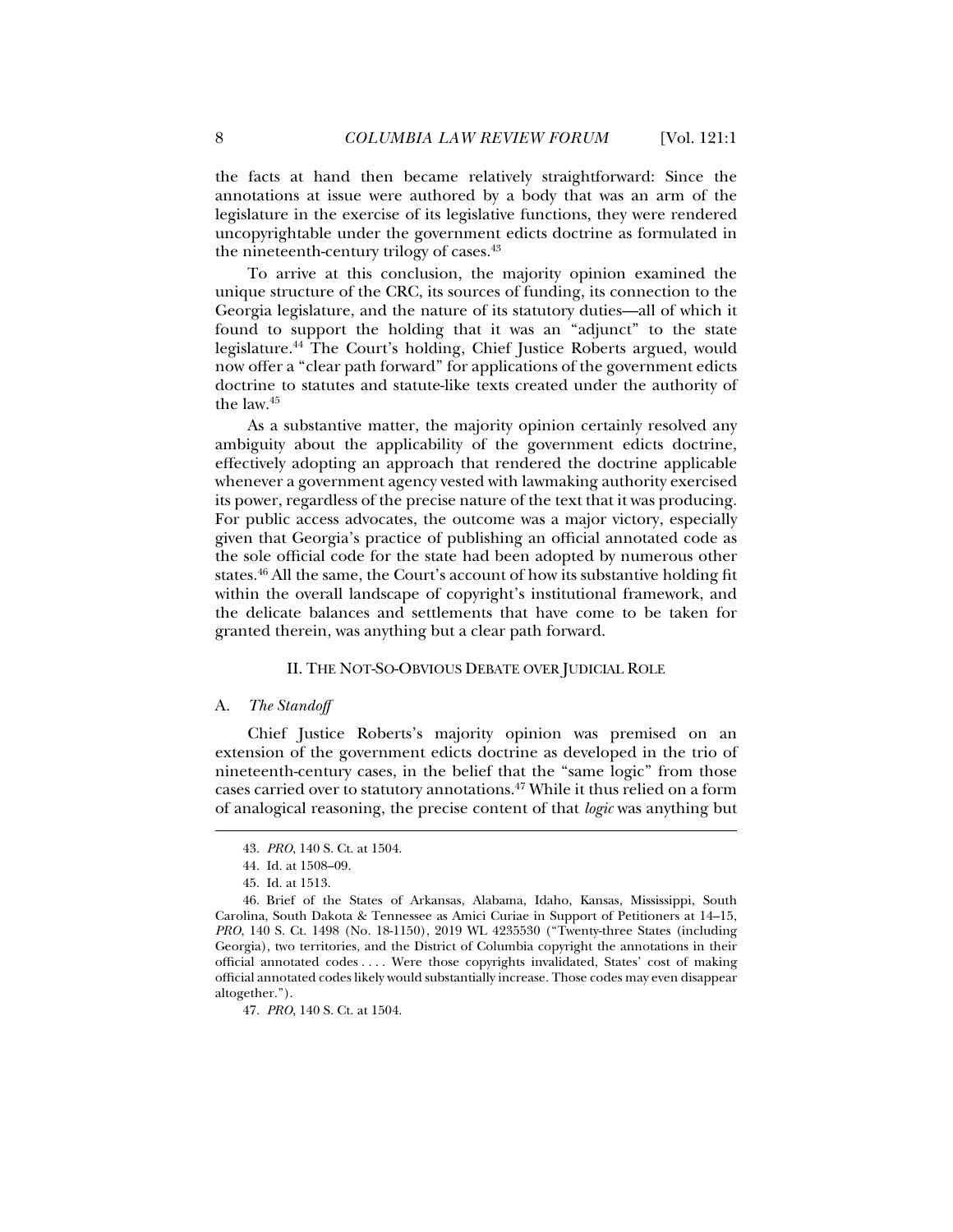self-evident. For a rule to carry over from one domain to another however closely the two domains appear related—the rationale and basis for the rule requires explication so as to justify the extension (or retrenchment, as the case may be). Perhaps by design or in the pursuit of consensus, the majority opinion fell short on this measure. This prompted a strongly worded dissent from Justice Thomas, who took serious issue with the majority's very approach to the matter.48 Justice Ginsburg also authored a dissent in the case, interpreting the government edicts doctrine as limited to actions done by the legislature "in a legislative capacity," which in her view did not cover annotations.49

To the majority, the primary rationale for the government edicts doctrine was to be found in copyright's commitment to "authorship."50 Government actors invested with the authority to make law could not be considered to have authored the expression that they produce in such capacity. But what exactly is it that renders the origination of legal texts insufficient to generate a claim of copyrightable authorship? Here, the opinion identified the "animating principle" underlying the doctrine as "no one can own the law."51 On closer scrutiny, however, that principle embodies a good degree of circularity and remains indeterminate. Since the first owner of a copyright is ordinarily its author, a denial of authorship certainly has the *result* of denying ownership.52 This is very different from suggesting that such denial of ownership *causes* the law to disallow authorship of the work, which its identification as a "principle" would suggest. In other words, whereas a denial of authorship always results in a denial of ownership, a denial of ownership can arise from reasons other than the absence of authorship. The statute's treatment of U.S. government works illustrates the point.53 The majority's observations conflate the two.

Instead of explicating the connection between authorship and the government edicts doctrine, Chief Justice Roberts then went one step further later in the opinion and made an additionally powerful suggestion: Congress had acquiesced in the independent validity of the principle he was relying on. He thus noted that "[a] century of cases [has] rooted the government edicts doctrine in the word 'author,' and Congress has

 <sup>48.</sup> Id. at 1513–14 (Thomas, J., dissenting).

 <sup>49.</sup> Id. at 1523 (Ginsburg, J., dissenting).

 <sup>50.</sup> Id. at 1503 (majority opinion).

 <sup>51.</sup> Id. at 1507.

 <sup>52. 17</sup> U.S.C. § 201(a) (2018).

 <sup>53.</sup> See 17 U.S.C. § 105(a). The statute provides that protection "is not available" for a work of the U.S. government, but that the U.S. government "is not precluded from receiving and holding copyrights transferred to it." The statute further defines a "work of the United States Government" in terms of its authorship. Id. § 101 (defining a work of the U.S. Government based on whether it was "prepared" by a government employee). The U.S. government can therefore never be the *author* of a work (under the "work made for hire" doctrine), even though it can be the *owner* of a work.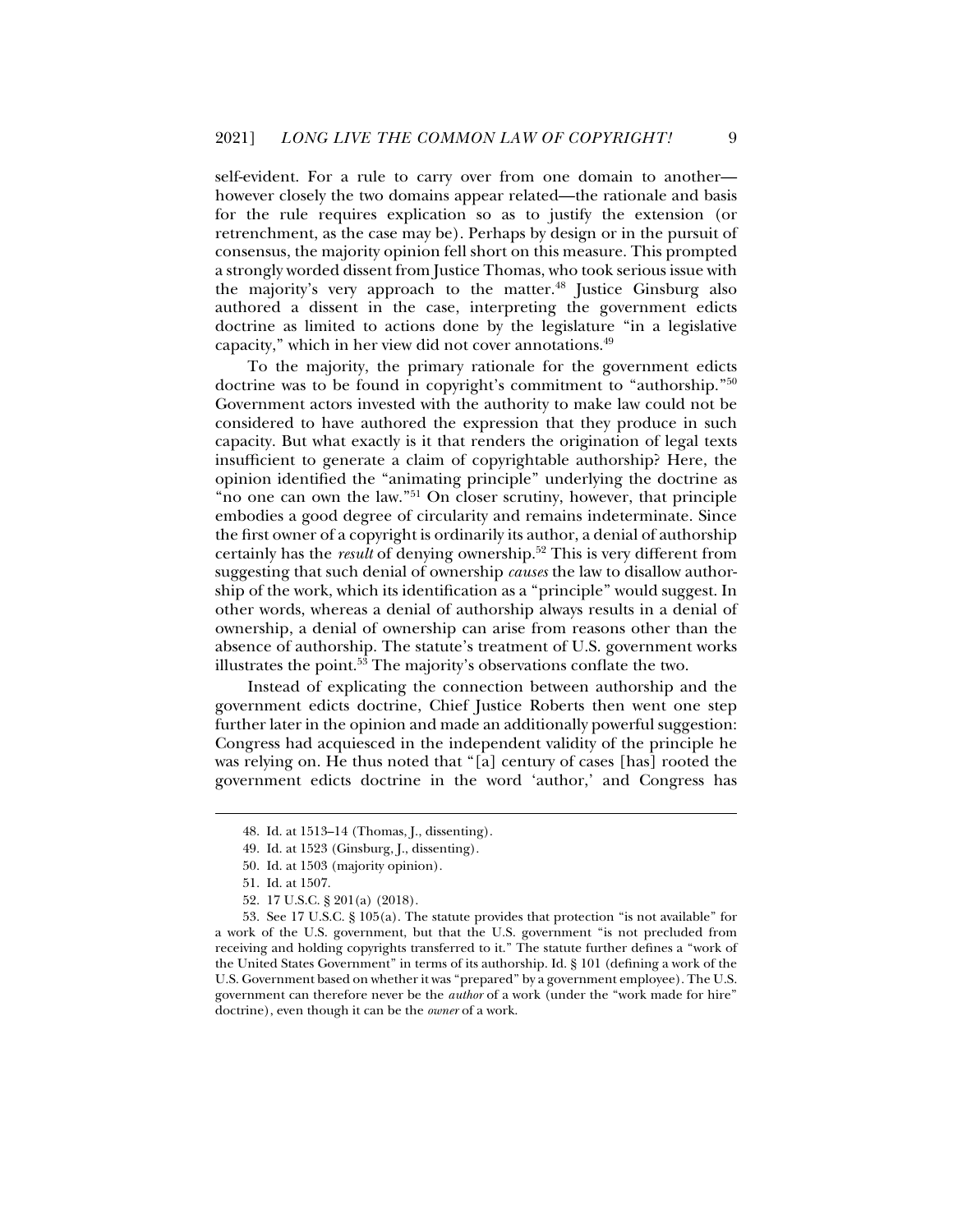repeatedly reused that term without abrogating the doctrine. The term now carries this settled meaning."54

Together with its prior invocation of authorship as the guiding principle behind the doctrine, the majority was therefore suggesting three things: that (1) the government edicts doctrine was a natural corollary to copyright's notion of authorship; (2) by using the terms "author" and "authorship" without retrenching the doctrine, Congress was implicitly endorsing its legality and validity as a separate principle; and therefore (3) it was for the Court (or courts) to explicate and police the scope and meaning of these terms—as it (or they) had done in the past. Consequence (3) was implicit in (1) and (2), and perhaps the most functionally significant of the three since it implicated the role of courts in the copyright system.

In his dissent, Justice Thomas (joined by Justices Alito and Breyer) read the majority as doing much more than just applying the doctrine in a straightforward manner, and as instead usurping Congress's role in developing copyright rules. The dissent rightly noted that the trio of nineteenth-century cases did not themselves suggest a rationale for the doctrine, but that the majority had altogether sidestepped the issue instead of attempting to offer such a rationale.<sup>55</sup> To Justice Thomas, this amounted to a "reflexive[]" acceptance of precedent and an "uncritical extrapolation" of the doctrine into a new domain, which was altogether "inconsistent with the judicial role."56

At first glance, these observations may appear to be no more than the rhetorical flourishes of a strongly worded dissenting opinion. Yet, within the copyright landscape they represent more—especially the reference to judicial role. In the dissent's view, the problem with the majority's argument was not just that it was relying on the principle of authorship for its reasoning, but that it was doing so to override the statute's express policy rationales (e.g., fair notice, incentives) that can be traced to specific provisions in the text.57 Without offering a meaning or explication for authorship and presuming that Congress had entirely *delegated* its development to the judiciary, the majority was seen to be opening up an avenue of copyright reasoning that could undermine the primacy of the statute. This risked reallocating institutional power within the copyright landscape, where—according to the dissent—"judges [we]re bound to respect" the choices of legislative bodies, however unfortunate those

 <sup>54.</sup> *PRO*, 140 S. Ct. at 1510.

 <sup>55.</sup> Id. at 1515 (Thomas, J., dissenting) ("The majority is nonetheless content to accept these precedents reflexively, without examining the origin or validity of the rule they announced.").

 <sup>56.</sup> Id.

 <sup>57.</sup> Id. at 1518.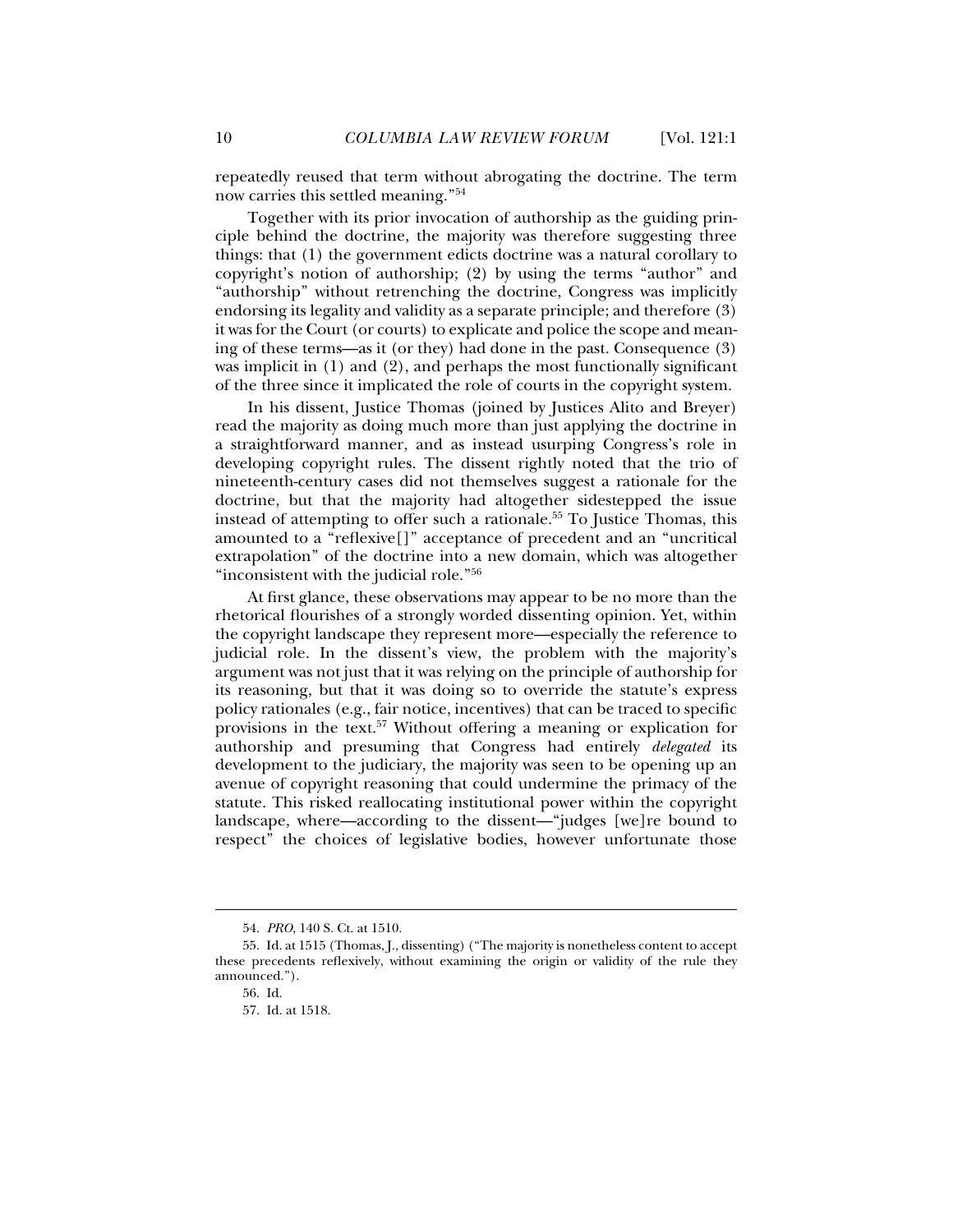choices may be.58 The dissent thus ended with the observation that the majority was "stray[ing] from its proper role" of deferring to Congress.<sup>59</sup>

Whether or not the dissent's vision of judicial role in copyright is normatively desirable, its concern that the majority opinion was effecting a change in that role—however subtly—was accurate. To appreciate the nature and significance of that change requires unpacking the delicate balance between different modalities of reasoning and lawmaking that the U.S. copyright system has come to embody over the course of the last halfcentury.

#### B. *Unraveling Copyright's Institutional Balance*

1. *Congress over Courts*. — Anglo-American copyright law has always been statutory in origin. Congress enacted the first copyright statute in 1790, in the exercise of its constitutional power to secure to authors such exclusive rights in their writings.<sup>60</sup> Despite originating in a statute, however, U.S. copyright law has never been just a body of textual directives enacted by the legislature. Indeed, for the better part of its existence, U.S. copyright law was principally judge-made.

The Copyright Act of 1790 was a barebones piece of legislation, modelled on the Statute of Anne.<sup>61</sup> While it was periodically updated through the nineteenth century, the statute as such was seen to play something of a secondary role in the system. Courts were instead identified as entrusted with the task not just of interpreting the statute but also of developing the law further through reliance on first principles and deductive logic.62 This trend continued through most of the nineteenth century, evidenced most poignantly in the pages of the most influential copyright treatise of the era, published in 1879: *Drone on Copyright*. 63 In describing his approach to the subject, the copyright treatise-writer Eaton Drone categorically ridiculed the deficiencies that characterized the copyright statutes, noting how it fell to courts to develop the law using "principles" that were "fundamental and general."<sup>64</sup> Courts were there-

j

61. See Statute of Anne 1710, 8 Ann. c. 19 (Eng.).

64. Id. at v, viii.

 <sup>58.</sup> Id. at 1522.

 <sup>59.</sup> Id.

 <sup>60.</sup> Copyright Act of 1790, 1 Stat. 124.

 <sup>62.</sup> See, e.g., Joseph P. Liu, Regulatory Copyright, 83 N.C. L. Rev. 87, 94–102 (2004) ("[F]or much of U.S. history, U.S. copyright law has limited itself to defining a relatively simple, industry-neutral property entitlement. The courts subsequently enforced and elaborated upon the entitlement in a common-law-like manner.").

 <sup>63.</sup> Eaton S. Drone, A Treatise on the Law of Property in Intellectual Productions in Great Britain and the United States Embracing Copyright in Works of Literature and Art, and Playright in Dramatic and Musical Compositions, at vi–vii (1879) ("[T]he whole body of the law of copyright is more or less affected by [judicial interpretations].").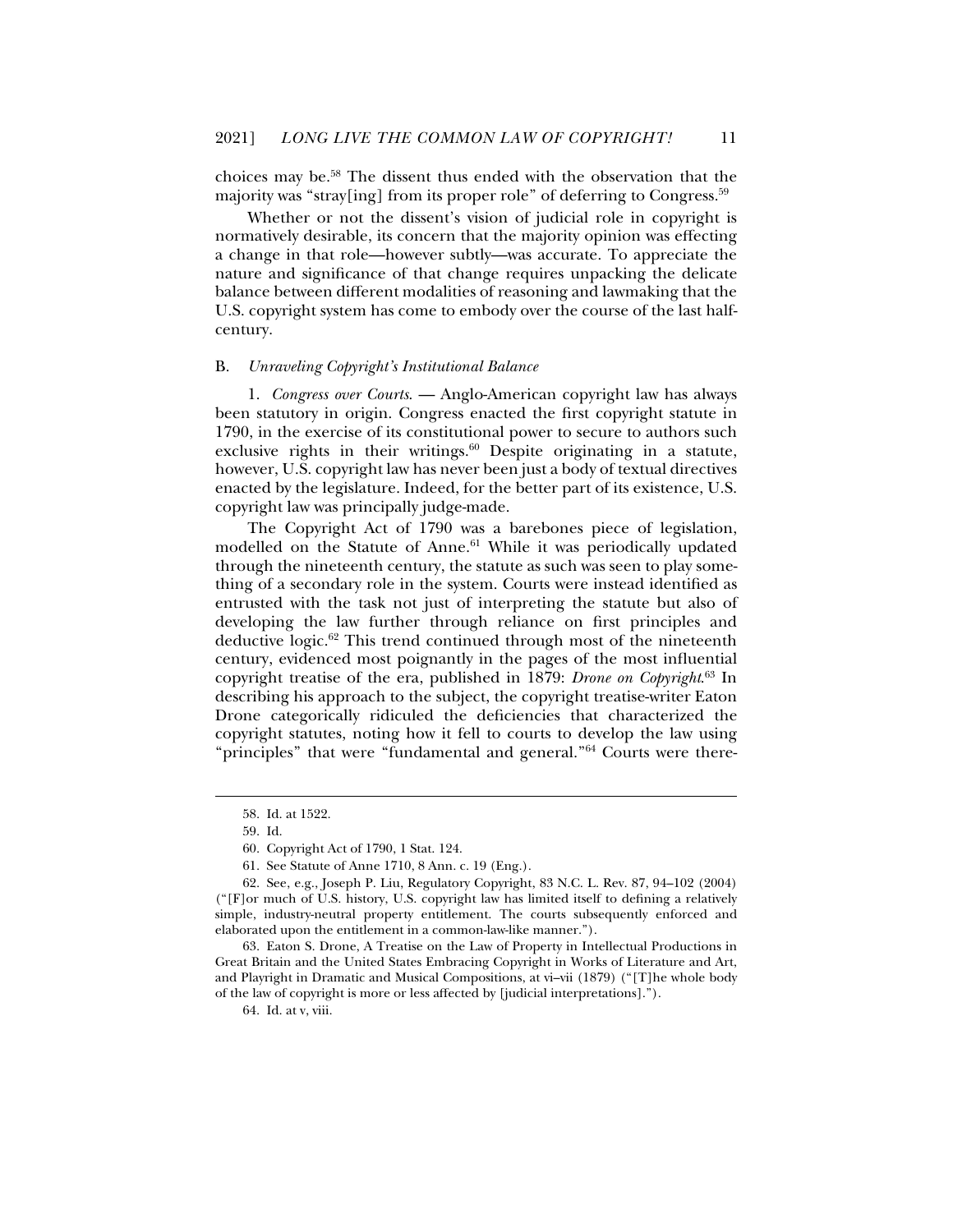fore seen not just as interpreters of the statute, or as offering supplementary guidance on the topic, but instead as the regime's effective lawgivers, despite the formal statutory origins of the area.

Congress too—through its statutes—consciously acquiesced in this state of affairs. Each of the copyright statutes that it passed, all the way through 1909, was sparse and open-ended in structure, in the nature of what might be characterized as "common law statutes."65 Despite the Copyright Act of 1909 being described as a "general revision" of the law, <sup>66</sup> Congress retained this institutional balance in the regime's overall framework. The first half of the twentieth century therefore saw federal courts continuing to develop much of what might be described as the nation's copyright law.

By the 1940s, this model—of sparsely worded copyright statutes and a greater reliance on courts to develop a common law of copyright—came to be criticized.67 The rapid arrival of new technologies of both copying and dissemination rendered courts' bare reliance on the fundamental principles of the system somewhat incomplete and uncertain to many copyright scholars and lawyers. By the 1950s, a significant movement had begun for a new approach not just to copyright law but to copyright lawmaking.<sup>68</sup>

Thus emerged the Copyright Act of 1976, the present statute in force.69 The Register of Copyright at the time described the regime that it encapsulated as representing "a shift in direction for the very philosophy" of U.S. copyright law.70 In a distinctive break with past copyright statutes, the 1976 Act aimed at comprehensiveness in coverage, with most of its provisions representing an elaborate compromise between different copyright industry groups, which Congress—under the guidance of the Copyright Office—enacted into law.71 Areas of copyright that had previously been created, developed, and synthesized entirely by courts were

 <sup>65.</sup> William N. Eskridge, Jr., Public Values in Statutory Interpretation, 137 U. Pa. L. Rev. 1007, 1052 (1989).

 <sup>66.</sup> Thorvald Solberg, Copyright Law Reform, 35 Yale L.J. 48, 61 (1925).

 <sup>67.</sup> For the best-known criticism, describing the contradictory and confusing case law that emerged under the 1909 Act, see Benjamin Kaplan, An Unhurried View of Copyright 80–85 (1967).

 <sup>68.</sup> See Copyright Off. of the Libr. of Cong., Study No. 1: The History of U.S.A. Copyright Law Revision from 1901 to 1954, at 1–14 (Comm. Print 1955), https://www. copyright.gov/history/studies/study1.pdf [https://perma.cc/G5L7-S52R] (Goldman, Abe A.) (detailing how amendments to and reforms of copyright law in the United States changed over the course of the first half of the twentieth century).

 <sup>69.</sup> Pub. L. No. 94-553, 90 Stat. 2541 (1976) (codified as amended at 17 U.S.C. §§ 101– 810 (2018)).

 <sup>70.</sup> Barbara Ringer, First Thoughts on the Copyright Act of 1976, 22 N.Y.L. Sch. L. Rev. 477, 479 (1977).

 <sup>71.</sup> For the leading account of this process, see Jessica D. Litman, Copyright, Compromise, and Legislative History, 72 Cornell L. Rev. 857, 860–79 (1987).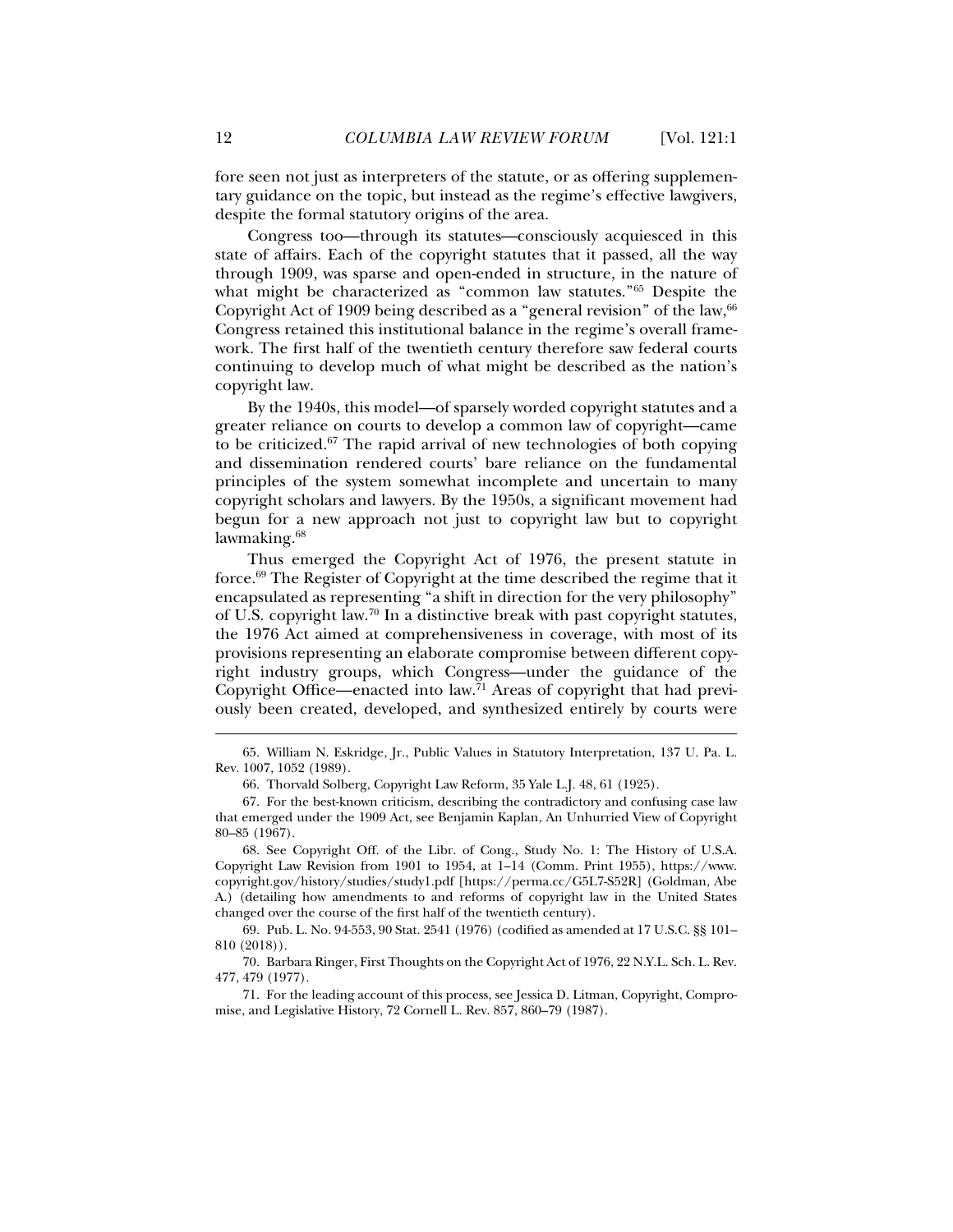now given a textual significance, all in an effort to establish the institutional primacy of Congress and legislation in the domain of copyright law.

A fully intended consequence of this assertion of legislative supremacy in the area was a trenchant dismantling of the idea that courts were lawmakers. Courts were instead to be seen as mere *interpreters* of the law, except in the few areas where the legislation had actively delegated lawmaking authority to them in recognition of the fact that they had achieved some success in these areas pre-1976.72 As one prominent federal judge put it, the pervasive sentiment characterizing the new statute was one where "[c]ourts are regarded with suspicion."73

The myriad intellectual and sociopolitical influences that generated the new model underlying the 1976 Act need not detain us here. Suffice it to say that the 1976 Act consciously envisioned a reallocation of institutional power within copyright law, one where the old common law style of rule development that had dominated the U.S. copyright landscape between 1790 and 1975 was to be replaced with a statutory model, replete with regulatory thinking and comprehensive textual guidance. With the emergence of textualism as a form of interpretation that is sensitive to the institutional balance of power, the reallocation of lawmaking authority attempted by the 1976 Act has only come to be further entrenched.<sup>74</sup>

Closely aligned with the shift from courts to Congress was another equally important move that has since come to dominate copyright thinking and jurisprudence. And this is the shift in the mode of reasoning employed in copyright thinking; one that is best described as a move from *principle* to *policy*. Over the years, scholars have spent significant time examining the intricacies of the policy/principle divide.<sup>75</sup> Distilled down to its basics, the distinction maps onto the difference between an internal and external focus. An argument based on *policy* looks to the goal or objective that the system is seeking to realize, and attempts to show how

 <sup>72.</sup> Prominent examples include the fair use doctrine in Section 107, and the requirement of originality, contained in Section 102(a). See H.R. Rep. No. 94-1476, at 51, 65 (1976).

 <sup>73.</sup> Leval, supra note 11, at 1062.

 <sup>74.</sup> An emergence that one prominent textualist describes as "second-generation textualism." John F. Manning, Second-Generation Textualism, 98 Calif. L. Rev. 1287, 1289– 90 (2010) (describing how second-generation textualism is sensitive to the compromises involved in lawmaking and respects balances of power).

 <sup>75.</sup> The leading account, which most of this scholarship traces itself back to, is that of Ronald Dworkin. See Ronald Dworkin, Hard Cases, 88 Harv. L. Rev. 1057, 1058–59 (1975) [hereinafter Dworkin, Hard Cases] (distinguishing arguments of policy from arguments of principle by explaining how the former are predicated on the advancement of some collective interest, whereas the latter are concerned with securing some individual or group right). Dworkin's account bears a distinct resemblance to the distinction between policy and principle first made by Henry M. Hart, Jr. and Albert M. Sacks, the founders of the Legal Process school. See Vincent A. Wellman, Dworkin and the Legal Process Tradition: The Legacy of Hart & Sacks, 27 Ariz. L. Rev. 413, 419–28 (1987).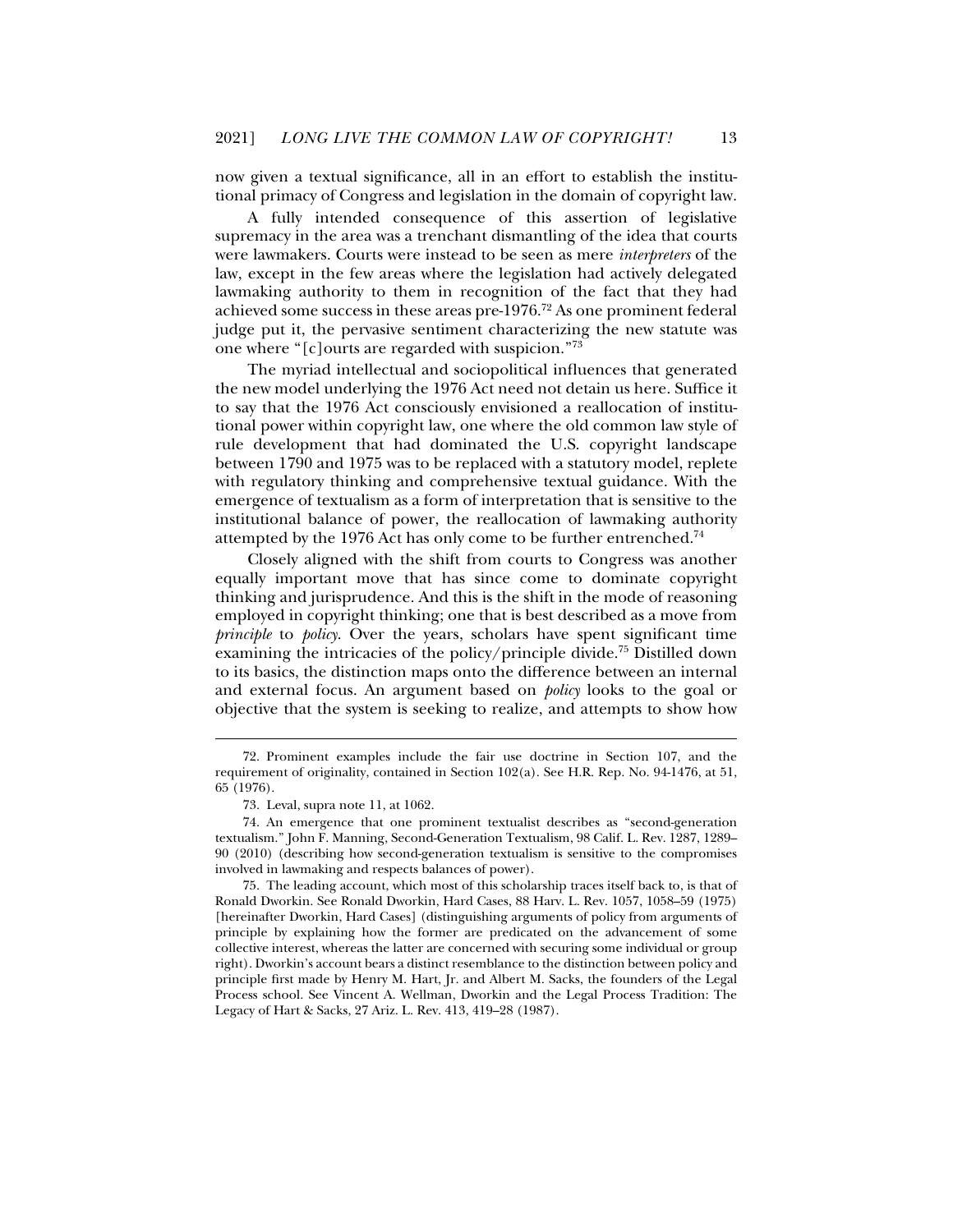something either furthers or impedes that objective.<sup>76</sup> In contrast, an argument based on *principle* does not base itself on an external goal sought to be realized but instead on considerations that are internal to the system, such as morality, justice, fairness, or coherence.<sup>77</sup> Principles are based on reasons and derive their validity therefrom, whereas policy goals realize their legitimacy by virtue of the structural authority of the goal-setter, i.e., by fiat.

As should therefore be obvious from this characterization, arguments and claims based on policy are rooted in the notion of legislative supremacy—i.e., that the legislature has identified a goal for the system or law, and courts should interpret and apply the law in a way that best furthers this goal. The rationality or wisdom of that goal is never called into question, except in relation to the Constitution. Claims of principle, however, derive their force from the persuasiveness with which they are elaborated on by courts. The policy/principle distinction thus adds an important substantive dimension to the institutional question of legislature versus courts.

The Copyright Act of 1976 cemented the idea of copyright as a policybased regime, one where Congress sought to impose a unifying vision for the area of the law.78 The vision was hardly unitary—i.e., the Act embodied multiple policies—yet it existed and deserved deference. Courts thus fell into line, seeking to make their jurisprudence further that vision, in stark contrast to what they had been doing previously in their capacity as lawmakers. This preference for policy reached its pinnacle in the Court's own decision in *Eldred v. Ashcroft*, which involved a constitutional challenge to a provision of the copyright statute.79 In upholding the provision, the Court expressly affirmed the idea that legislative supremacy was the dominant structural ideal behind U.S. copyright law, and that courts were to refrain from second-guessing Congress's wisdom in setting policy goals in the area, even if such wisdom was not readily obvious on its face.<sup>80</sup> Congress over courts, and policy over principle.

2. *Reviving Juricentrism*? — In a subtle but real way, the majority opinion in *PRO* challenges both these accepted dogmas. In its acceptance of the rule constitutive of the government edicts doctrine, the majority places very little reliance on the text of the statute or indeed on the doctrine's compatibility with the text. To the extent that it invokes the

 <sup>76.</sup> Dworkin, Hard Cases, supra note 75, at 1059.

 <sup>77.</sup> Id.

 <sup>78.</sup> Id. at 1061 ("Policy decisions must therefore be made through the operation of some political process designed to produce an accurate expression of the different interests that should be taken into account.").

 <sup>79. 537</sup> U.S. 186 (2003).

 <sup>80.</sup> Id. at 222 ("The wisdom of Congress' action, however, is not within our province to second-guess.").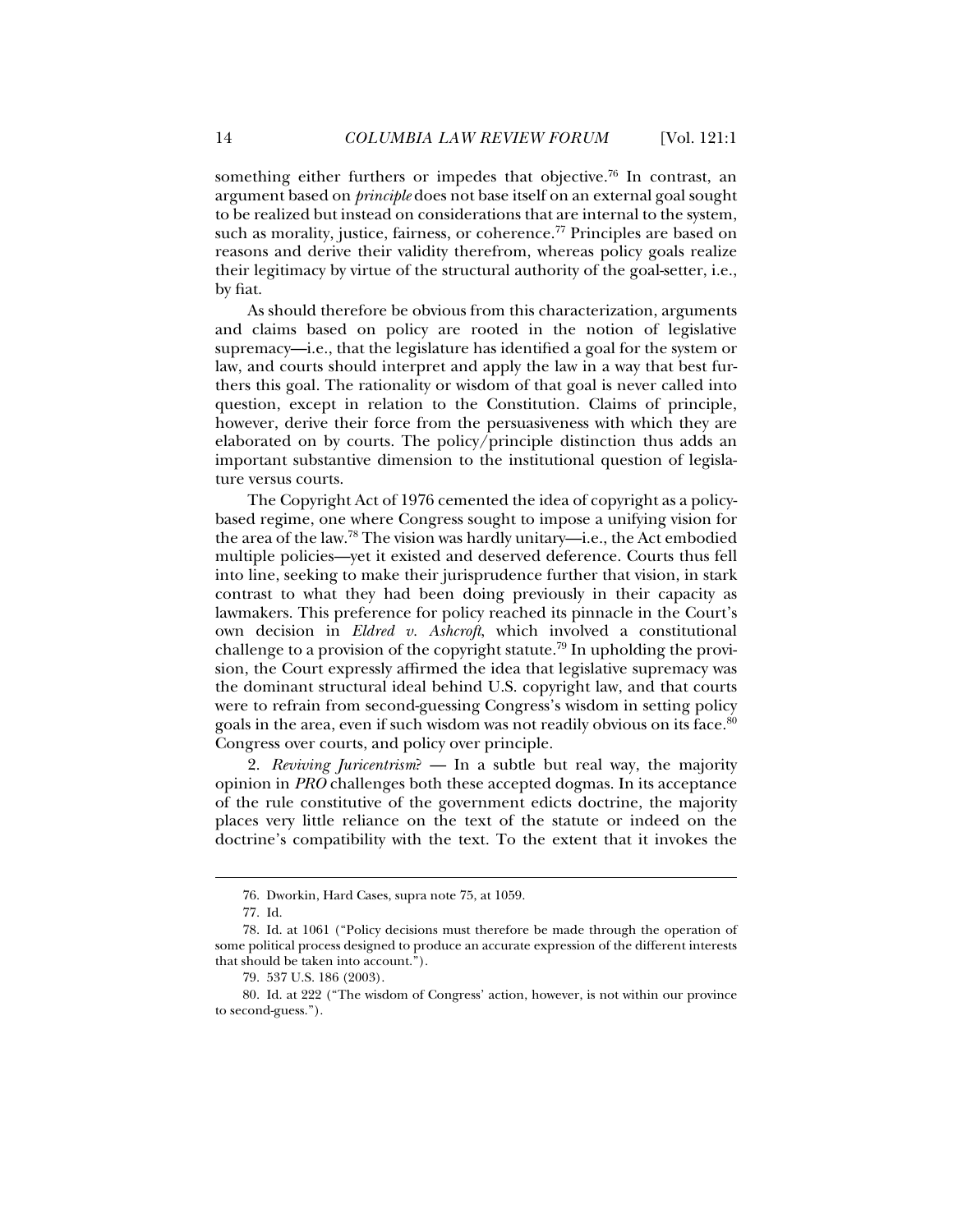statute, it is in recognition of the fact that the principle of authorship underlying the government edicts doctrine—has itself been incorporated into the statute. Indeed, it somewhat summarily rejects an argument that in not validating the doctrine—but instead creating a distinct one for U.S. government works—Congress had intended to reject the government edicts doctrine.<sup>81</sup>

The majority's decision to root the government edicts doctrine in the principle of *authorship* is equally consequential in this regard. While Congress may have used the term authorship in the statute, the idea of authorship remains altogether undefined.<sup>82</sup> Over the history of copyright law, authorship has remained a contested area of copyright doctrine and most importantly, one that courts have had to develop on their own with no legislative intervention.83 While often squeezed between the copyright statute's better-known protectability requirements—originality and fixation84—authorship nevertheless rears its head periodically as a principled solution to innumerable copyright dilemmas.<sup>85</sup>

To be sure, Chief Justice Roberts roots the government edicts doctrine in authorship but fails to specify how the two are related. All the same, in so relying on it he was making an unambiguous statement about the institutional legitimacy of the Court to decide the validity and scope of the doctrine. In other words, the very invocation of authorship might be seen as the majority's laying claim to a form of statutory independence for its decision. And in so doing, it subverts the idea of congressional exclusivity in the domain with great subtlety.

The opinion even makes this subversion obvious in its response to Georgia's assertion that the government edicts doctrine being rooted in notions of "public policy" was fundamentally incompatible with the "'modern era' of statutory interpretation."<sup>86</sup> This is a direct allusion to the idea of congressional supremacy and the premise that courts are to interpret—rather than develop—the law. The majority dismisses this by

j

 85. For an account of authorship, arguing for a requirement of authorial causation in copyright protection, see generally Shyamkrishna Balganesh, Causing Copyright, 117 Colum. L. Rev. 1 (2017).

86. *PRO*, 140 S. Ct. at 1510.

 <sup>81.</sup> *PRO*, 140 S. Ct. 1498, 1509–10 (2020).

 <sup>82.</sup> The use of the term is seen in Section 102(a), where protection is afforded to "original works of authorship." 17 U.S.C. § 102(a) (2018).

 <sup>83.</sup> See, e.g., Burrow-Giles Lithographic Co. v. Sarony, 111 U.S. 53, 60–61 (1884) ("The question here presented [on what constitutes authorship] is one of first impression under our Constitution . . . .").

 <sup>84.</sup> The statute reads in relevant part that "[c]opyright protection subsists, in accordance with this title, in *original* works of *authorship fixed* in any tangible medium of expression." 17 U.S.C. § 102(a) (emphasis added). The legislative history accompanying the provisions notes that originality and fixation are the "two fundamental criteria of copyright protection" but says almost nothing about authorship, despite noting that the phrase is left "undefined." H.R. Rep. No 94-1476, at 51 (1976).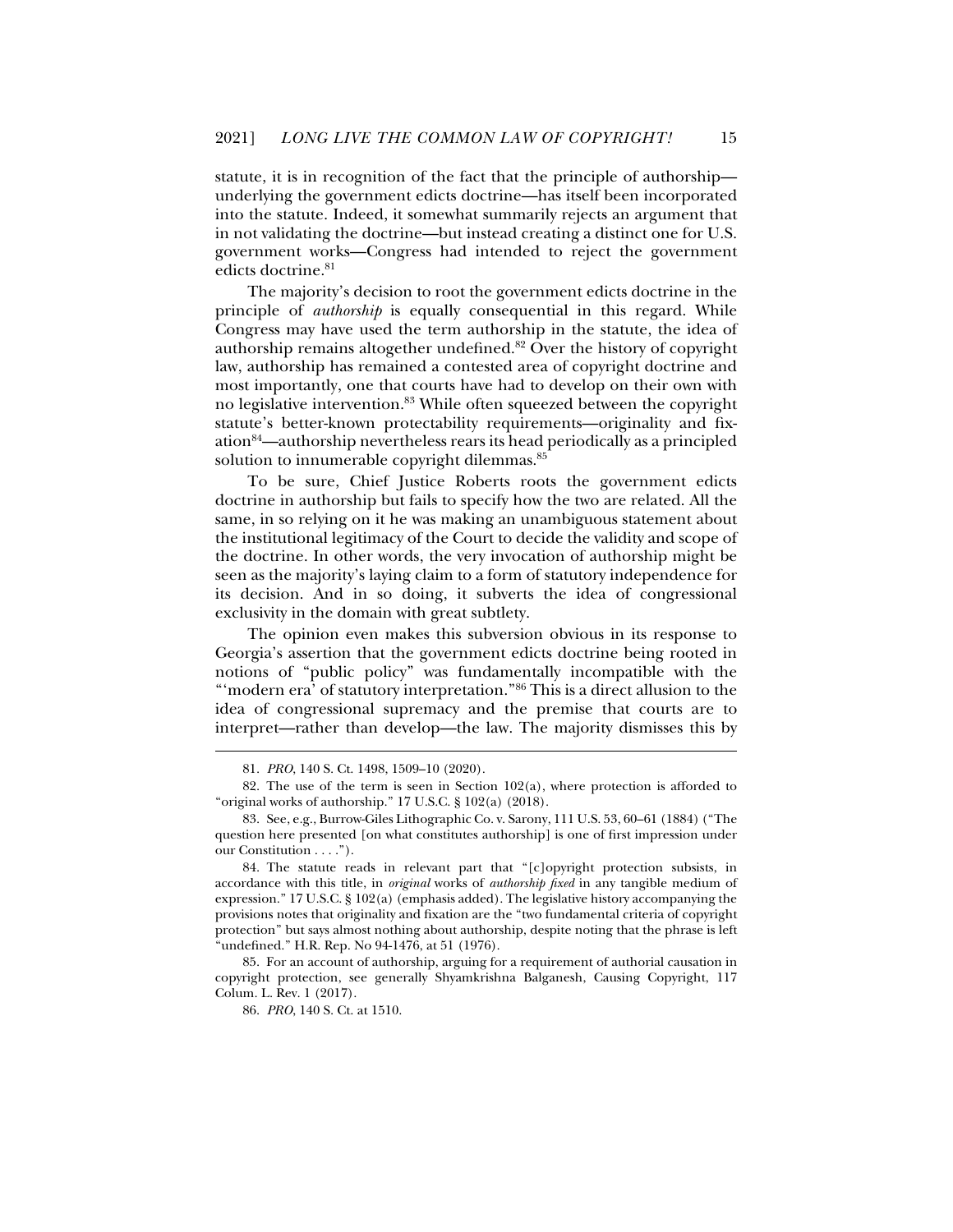again rooting the government edicts doctrine in authorship and noting how Congress had used the term without abrogating the doctrine; and then follows up with the observation that it is not altering the fundamental separation of powers insofar as Congress was always at liberty to amend the law to "correct" the Court's mistakes.<sup>87</sup> Unquestionably then, Chief Justice Roberts recognized his opinion to be running up against the accepted idea of what courts were to do in copyright.

Of equal significance in the opinion is Chief Justice Roberts's acceptance of the policy/principle divide and his recognition that the majority's development of the law is heavily rooted in principle. At numerous points in the opinion, Chief Justice Roberts identifies authorship in copyright law as a principled mechanism, embodying its own internal (albeit unannounced) meaning.<sup>88</sup> Perhaps most importantly though, he explicitly treats those principles of authorship as potentially antagonistic to the statute's policy goals. As a last-ditch effort, Georgia argued that the Court's acceptance of the government edicts doctrine was contrary to the copyright statute's avowed policy of incentivizing the production of creative works through the market, a widely accepted goal of the regime that the Court has itself endorsed on multiple occasions.<sup>89</sup> The majority's response to this argument is unequivocal: Take it elsewhere. Or as the opinion puts it: "[The] appeal to copyright policy, however, is addressed to the wrong forum."90 Policy arguments were for Congress not courts—to consider; and the Court's decision was to be based on principle rather than policy. In thus setting up the conflict between principle and policy, and endorsing the former at the cost of the latter, the majority opinion could not have been clearer about its deviation from the accepted norms of judicial role in copyright adjudication.

The dissenting opinion's cautionary warnings are therefore no mere hyperbole. Instead, they reflect the reality that the majority opinion substance aside—is swimming against the tide of extreme judicial deference that has characterized U.S. copyright adjudication for the last half-century. Perhaps equally important, the dissent was responding to the subtlety and sophistication with which Chief Justice Roberts executed the subversion in the majority opinion. The question that then remains is whether this contrarian approach is normatively desirable and, if so, capable of extension into other domains of copyright.

 <sup>87.</sup> Id.

 <sup>88.</sup> Id. at 1503, 1512.

 <sup>89.</sup> See id. at 1511.

 <sup>90.</sup> Id.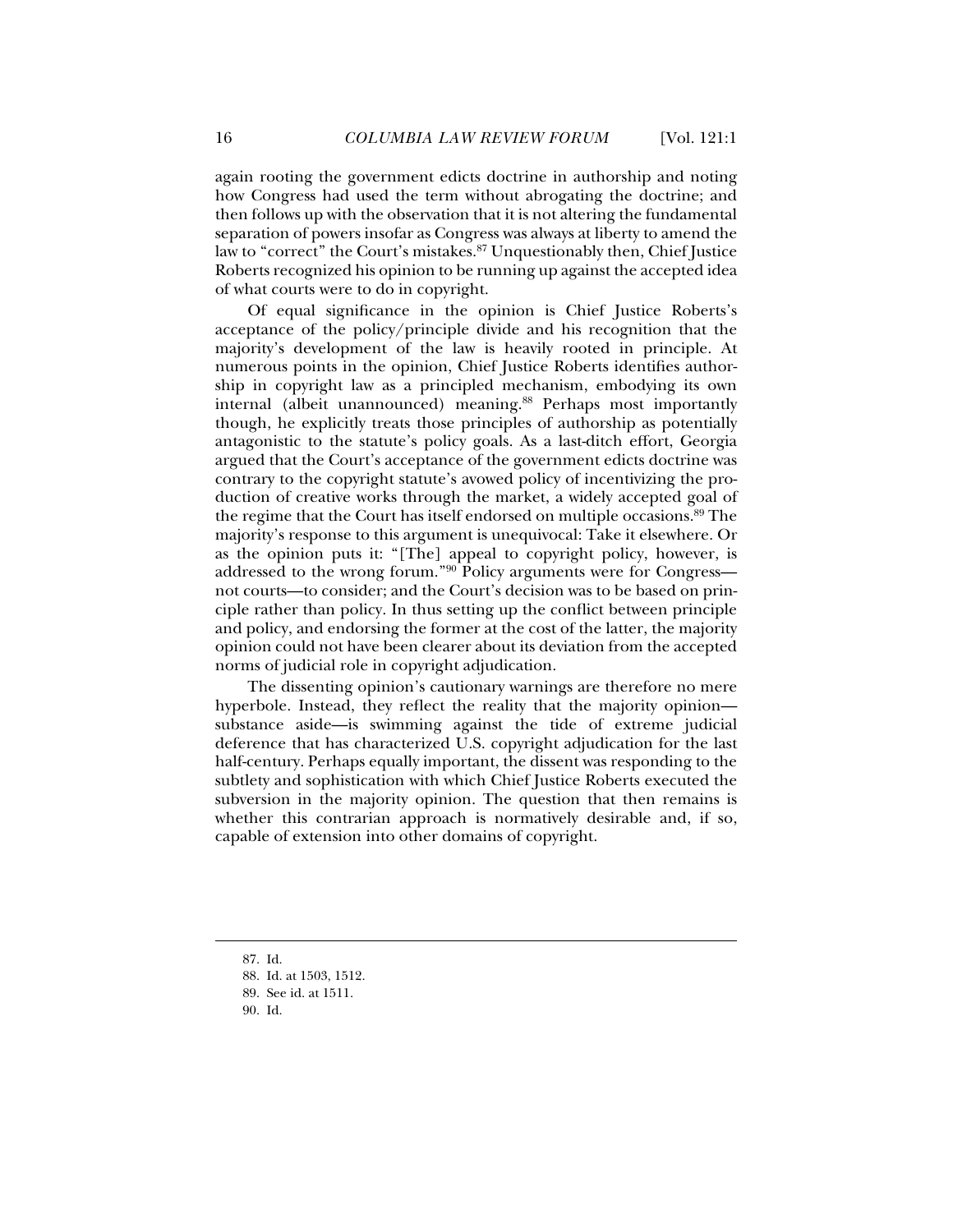#### III. THE JUDICIAL ROLE BEYOND GOVERNMENT EDICTS

Modern copyright adjudication should be more than statutory interpretation, and yet it is not. Whether it is wooden textualism or a purposivist reliance on the legislative history of the copyright statute, federal courts—including the Supreme Court—have come to see their role as significantly diminished within the copyright system.<sup>91</sup> While this approach places the separation of powers ideal at the forefront, it also severely constrains the ability of the copyright system to rationalize itself from within—as a body of law with an internal coherence and justification, beyond what the legislature in its political wisdom might have seen for it. Questions that are capable of being answered through logical deduction and analogical reasoning now require the fiction of a hook in the text or legislative history for their answers. Alternatively, such answers are taken to appear magically from the "plain meaning" of the text.<sup>92</sup>

Chief Justice Roberts's majority opinion in *PRO* suggests that this need not be the only way for courts to approach copyright adjudication. Courts deciding copyright cases can—and perhaps should—also place greater emphasis on the value of what the legal philosopher Ronald Dworkin famously called "integrity" in adjudication.<sup>93</sup> According to Dworkin, integrity entails judges deciding cases on the operative assumption that the system of rights and duties at issue is part of a whole "expressing a coherent conception of justice and fairness."94 As an interpretive exercise involves making the best sense of an existing practice as an expository matter, integrity thus elides the distinction between making and applying the law at the center of debates about judicial role.<sup>95</sup> Rather than being disrespectful of the legislature within a statutory context, a commitment to integrity entails imputing to the legislature the belief (albeit as a fiction) that in drafting the statute the legislature too was driven by a commitment to the regime's systemic coherence, rather than by pure political compromises.<sup>96</sup>

Indeed, the majority opinion in *PRO* articulates precisely such a vision of integrity, insofar as it denies that it is *making* new law and at the same

 <sup>91.</sup> Compare Star Athletica, L.L.C. v. Varsity Brands, Inc., 137 S. Ct. 1002, 1010 (2017) ("We thus begin and end our inquiry with the text."), with Am. Broad. Cos., Inc. v. Aereo, Inc., 573 U.S. 431, 438–39 (2014) ("But when read in light of its purpose, the [Copyright] Act is unmistakable: An entity that engages in activities like Aereo's performs.").

 <sup>92.</sup> *Star Athletica*, 137 S. Ct. at 1010.

 <sup>93.</sup> Ronald Dworkin, Law's Empire 176 (1986).

 <sup>94.</sup> Id. at 225.

 <sup>95.</sup> Id. at 225–26. Interpretivism is a critical feature of Dworkin's theory, which of course informs his account of integrity. It entails constructing a practice or concept in the best light possible for it, in the process eliding the distinctions between a purely objective/neutral description and an openly reconstructionist prescription, otherwise known as the is/ought distinction. Id. at 46–56.

 <sup>96.</sup> Id. at 337–50.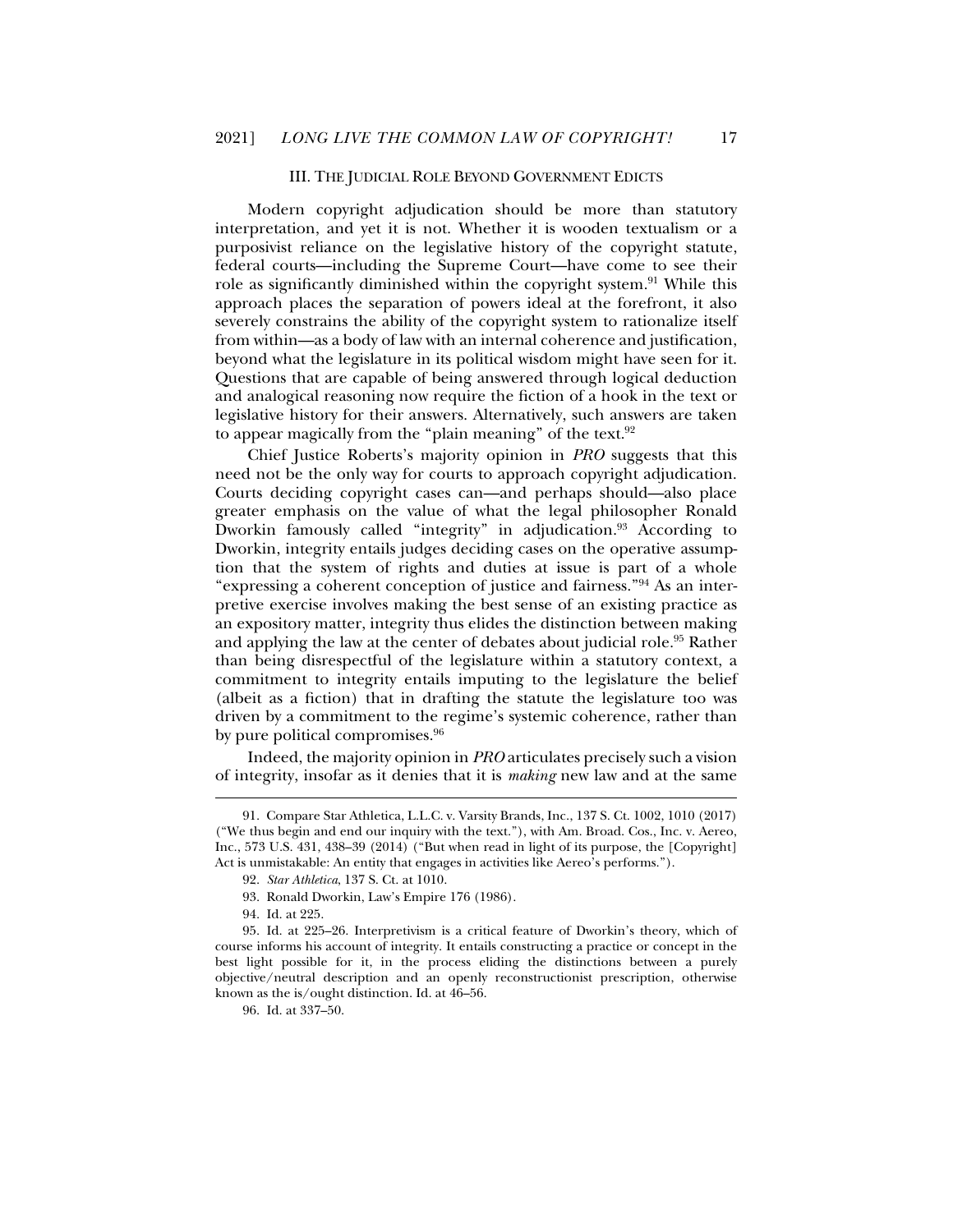time extols how its reconstruction of the government edicts doctrine coheres with the grand vision underlying the copyright statute.<sup>97</sup> What it thereby affirms is the reality that copyright law is built around a set of functional principles that make copyright law what it is, rather than just a legislative compromise in furtherance of an instrumental goal. And it credits Congress with acquiescing in these principles, even if not affirmatively endorsing them.98 In other words, this move naturalizes core aspects of copyright law to some extent liberating it from the political machinery.

Recasting the judicial role in copyright as being about integrity therefore injects a rationality and normative coherence into the system, which contribute significantly to its legitimacy. Copyright has long suffered a legitimacy crisis of sorts,<sup>99</sup> wherein the realpolitik surrounding its creation and modifications has inevitably led to a sense of incredulity in its very claim to existence. Writing at the turn of the twentieth century, Mark Twain famously remarked that "[o]nly one thing is impossible for God: to find any sense in any copyright law on the planet."100 Adjudicative integrity offers a strong antidote to this cynicism.

This, however, brings us to a more pragmatic concern. Even if the vision of judicial role implicit in the majority's opinion in *PRO* is deemed normatively desirable, is it indeed capable of extension to other questions of copyright law or was it unique to the government edicts doctrine and its origins in historic precedent? The answer to this question is more nuanced than a simple yes or no.

To be sure, the circumstances of the *PRO* case and the nature of the precedents at issue therein proved to be the perfect vehicle for an integrity-driven approach to copyright adjudication. All the same, that approach need hardly be limited to questions involving pre-statutory precedents. Given that much of copyright law—even under the Act of 1976 is built on concepts and doctrines that were in vogue long before the comprehensive revision, it is but reasonable to operate on the assumption that many (if not all) of these concepts embody an internal justification that transcends a purely instrumental belief that they were embedded into the copyright system for purely political reasons. Courts committed to

j

 100. Samuel Langhorne Clemens, Back in America (May 23, 1903), *in* Mark Twain's Notebook 374, 381 (Albert Bigelow Paine ed., 1935).

 <sup>97.</sup> See *PRO*, 140 S. Ct. 1498, 1506–11 (2020).

 <sup>98.</sup> Id. at 1510.

 <sup>99.</sup> It is a crisis in the sense of being seen by the public as lacking a valid reason for its existence, and as being significantly overextended beyond what is needed. See Pamela Samuelson, Is Copyright Reform Possible?, 126 Harv. L. Rev. 740, 740 (2013) (reviewing Jason Mazzone, Copyfraud and Other Abuses of Intellectual Property Law (2011) and William Patry, How to Fix Copyright (2012)) ("Copyright law has taken quite a beating in the legal literature in the past decade or so.").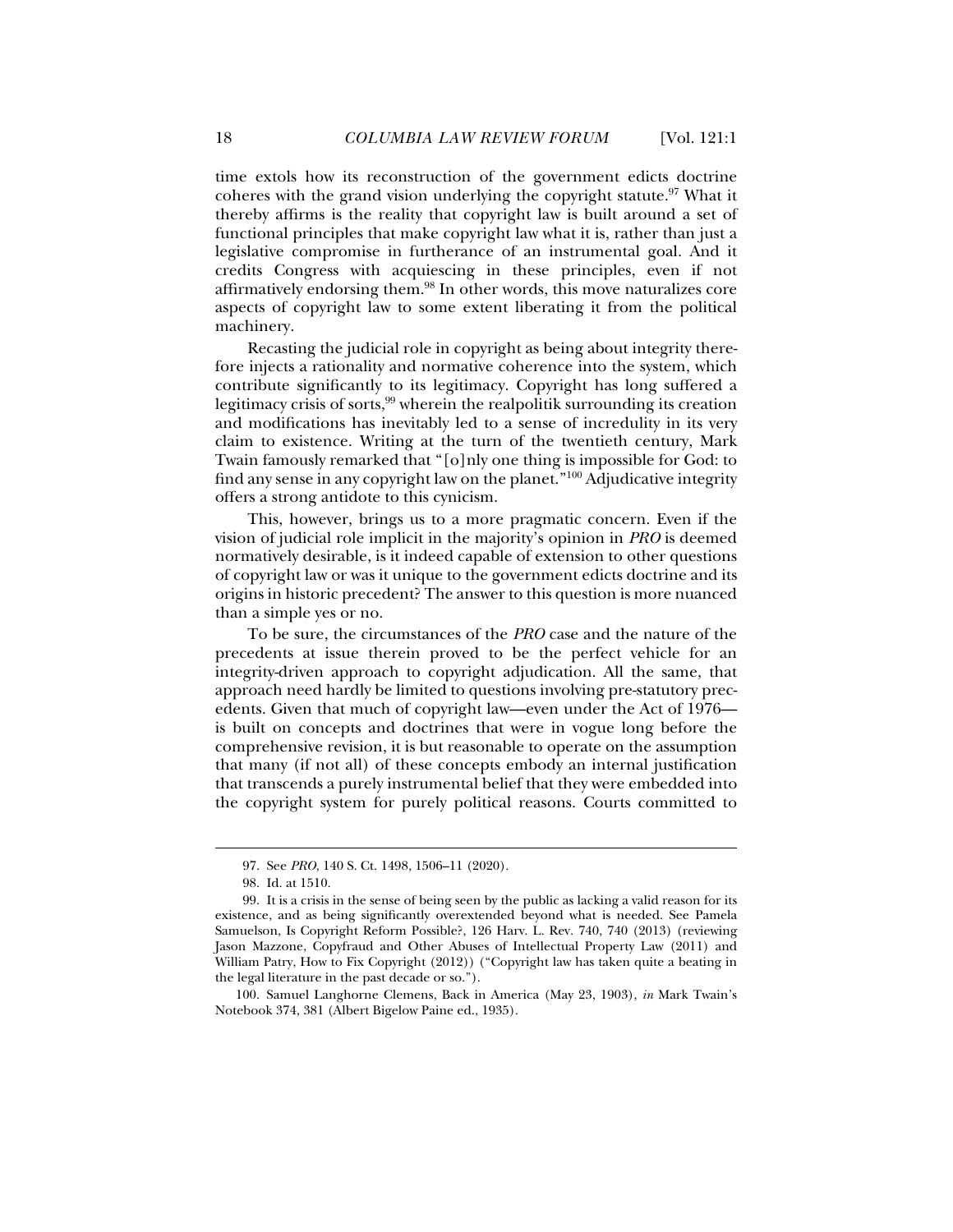integrity should strive to reason their way through that internal justification rather than simply assume a superficial "policy" rationale for a rule or concept. A few examples will help illustrate the point.

#### A. *The Exclusion of Facts*

Consider first the rule excluding facts from copyright protection. The rule itself finds no express mention in the copyright statute but derives from the statute's denial of protection to "discoveries";101 yet most courts and scholars take it as a fundamental rule of the copyright landscape that is "universally understood."102 When called upon to determine its scope and applicability to a novel situation, a court might adopt one of two approaches. In the first, it could find the rule to be magically hidden in the language of the statute itself, and thereupon treat the rule as driven entirely by policy considerations that were imposed as a political matter on the law during its framing. Indeed, Judge Frank Easterbrook's 1990 decision in *Nash v. CBS* vividly illustrates this approach, wherein he expressly declared that the rule did "not come straight from first principles" but was instead entirely a congressional prerogative.103 To the contrary is an alternate approach, the outlines of which appear in the Court's famed decision in *Feist v. Rural Telephone Service Co*. 104

In this latter approach, the rule is seen as emanating from copyright's requirement of originality, as old as copyright itself.<sup>105</sup> Originality on its own does not say much about the exclusion of facts, which begins to make sense if one understands originality as itself deriving from copyright's commitment to authorship and the ideal that the author is the individual "to whom anything owes its origin."106 Facts fail the originality requirement because they do not owe their origin to the putative author and instead have an epistemic existence independent of such individual. The exclusion is thus rooted in the principle of authorship, which will now allow a judge to make better sense of its extension and application to novel situations such as "created facts."107

 <sup>101.</sup> See 17 U.S.C. § 102(b) (2018).

 <sup>102.</sup> See, e.g., Feist Publ'ns, Inc. v. Rural Tel. Serv. Co., 499 U.S. 340, 344 (1991).

 <sup>103.</sup> Nash v. CBS, Inc., 899 F.2d 1537, 1542–43 (7th Cir. 1990).

 <sup>104.</sup> Indeed, one might argue that *Feist* foreshadows something of an integrity-driven approach to copyright adjudication, especially insofar as it based its reasoning on precedents and their underlying principles. The opinion references "principle[s]" on innumerable occasions as well. See *Feist*, 499 U.S. at 347, 350–51, 354.

 <sup>105.</sup> Id. at 345.

 <sup>106.</sup> Burrow-Giles Lithographic Co. v. Sarony, 111 U.S. 53, 58 (1884).

 <sup>107.</sup> See generally Justin Hughes, Created Facts and the Flawed Ontology of Copyright Law, 83 Notre Dame L. Rev. 43 (2007) (describing copyright's treatment of created—i.e., fictional—facts).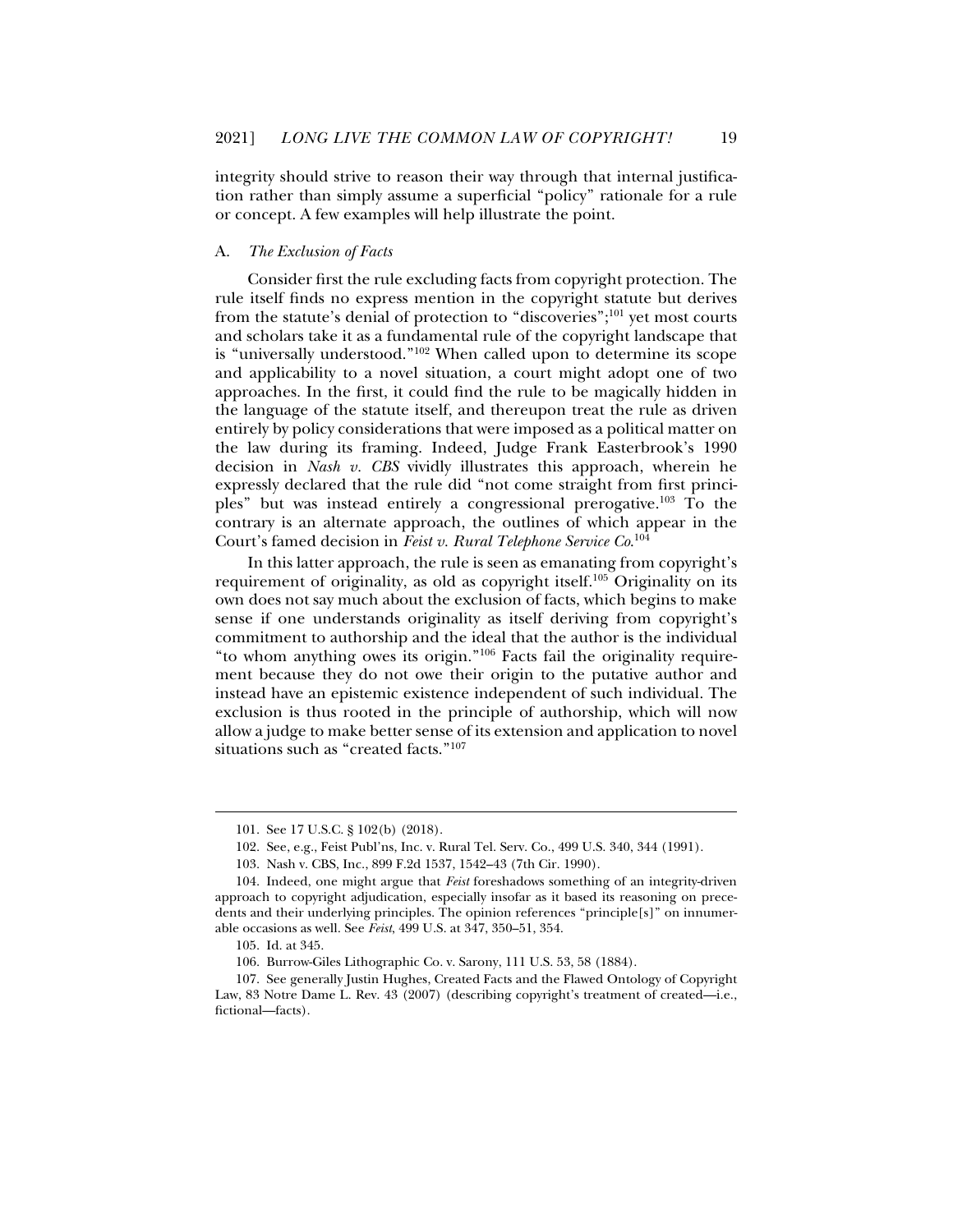#### B. *Delineating the "Work"*

It should matter little to a court committed to integrity that a concept or idea finds mention in the text of the statute, unless the historical record reveals that Congress chose to alter the principled construction of that concept.108 Sometimes the legislative history will reveal that Congress chose to retain prior interpretations of a term (e.g., originality), providing courts with a firmer footing on which to embark on a principled understanding.109 These are the easy cases.

Yet, even when the legislative history is silent on the statute's use of a term, but the term relates to other aspects of the system, integrity demands that courts derive a principled answer to understanding the term rather than superficially deferring to a presumptive or hidden policy concern that limits them to the plain meaning of the text. Paradigmatic of this category is the very idea of a "work," which forms the unit of protection for copyright law and which the statute repeatedly references, but without defining in any way or form. $110$ 

One approach, an institutionally minded textualist one, would have a court note the absence of any legislative history on the concept and then rely on the plain meaning of the term, which does little more than enable a plaintiff-author to unilaterally determine when to deem expressive content a "work" for the purposes of registration and/or an infringement action.111 In this approach, the court might simply throw up its hands and defer to the Copyright Office's approach to registering works, in the belief that since it routinely administers the statute's conception of a work, it is best positioned to delineate it.

An alternative integrity-focused one would instead attempt to situate the idea of a work around the system's internal reasons for the term's existence. Since its inception, copyright law has always had a *unit of protection*. 112 That unit of protection was delineated not merely for administrative convenience (i.e., registration) but on the assumption that the law's measure of authorial contribution—origination—was sufficiently robust to

 <sup>108.</sup> This is often converted into a canon of statutory interpretation known as common law conformity. See Isbrandtsen Co. v. Johnson, 343 U.S. 779, 783 (1952) ("Statutes which invade the common law . . . are to be read with a presumption favoring the retention of long-established and familiar principles, except when a statutory purpose to the contrary is evident.").

 <sup>109.</sup> An obvious example here is the doctrine of originality. See H.R. Rep. No. 94-1476, at 51 (1976) ("[The statute] incorporate[s] without change the standard of originality established by the courts under the present copyright statute.").

 <sup>110.</sup> For an excellent account of this problem, see generally Paul Goldstein, What Is a Copyrighted Work? Why Does It Matter?, 58 UCLA L. Rev. 1175 (2011).

 <sup>111.</sup> Id. at 1176 ("The reflexive answer to the question . . . is that the work is whatever the author says it is.").

 <sup>112.</sup> The Copyright Act of 1790 identified this unit as maps, charts, or books. Copyright Act of 1790, ch. 15, § 1, 1 Stat. 124, 124.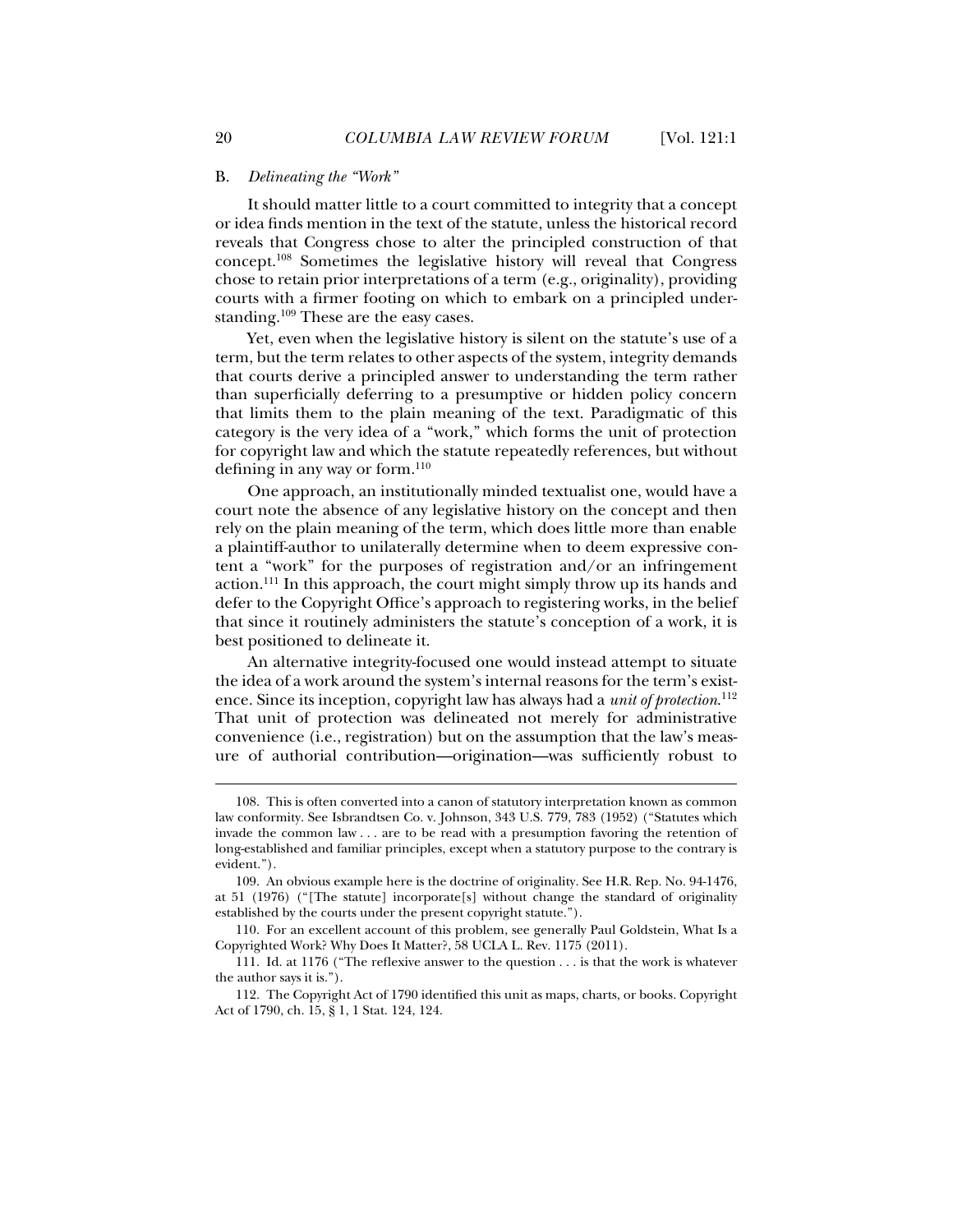extend to the entire unit. In other words, the work was one of the law's indirect mechanisms for determining the existence of authorship and thus took color from it.

Is the chapter of a book the work, or is it instead the book as a whole? In answering this in favor of the latter, copyright law historically reasoned that authorial contribution was to be understood in the aggregate for copyrightability purposes. Indeed, it is this logic that fully explains why in the landmark case of *Baker v. Selden*, the Court found the plaintiff's work to be copyrightable even though it observed that blank forms—which constituted some part of the plaintiff's work—were ineligible for protection on their own.<sup>113</sup> In other words, much like with both government edicts and the exclusion of facts, it is explained by copyright's principle of authorship and the idea that the author's causal contribution to the work defines its boundaries. A court attempting to delineate the work for the purposes of protection should therefore be driven by its relationship to authorship and the idea of authorial contribution that is implicit in the notion of a "work of authorship."114

#### **CONCLUSION**

The *PRO* decision is undoubtedly important for its substantive holding on the government edicts doctrine and will come to be remembered for bringing the doctrine into the modern era. It will also be remembered for furthering free public access to laws, critical to notions of due process and the rule of law. All the same, lurking underneath the majority's substantive contributions is an equally important structural move, one with potential ramifications that go well beyond the government edicts doctrine.

In reasserting the role of courts as the guardians of reason and principle within the copyright system despite the comprehensiveness and primacy of the statute, Chief Justice Roberts's opinion should be seen as speaking not just for the majority of the Court but for all of the federal judiciary. Adjudicative integrity, which the opinion foreshadows as a virtue in copyright decisionmaking, would go a long way in resurrecting the notion that the copyright system was and is much more than a product of content industry realpolitik and lobbying. The modern approach, which presents courts with a faux choice between extralegal policy considerations and the letter of the law, does little justice to the nuance of the copyright system and its evolution over time. Copyright law embodies a deep internal coherence and rationality that is all too easily forgotten by courts and scholars, given their exclusive emphasis on the text and history

 <sup>113. 101</sup> U.S. 99, 107 (1879) ("The conclusion . . . is[] that blank account-books are not the subject of copyright; and that the mere copyright of Selden's book did not confer upon him the exclusive right to make and use account-books, ruled and arranged as designated by him and described and illustrated in said book.").

 <sup>114. 17</sup> U.S.C. § 102(a) (2018).